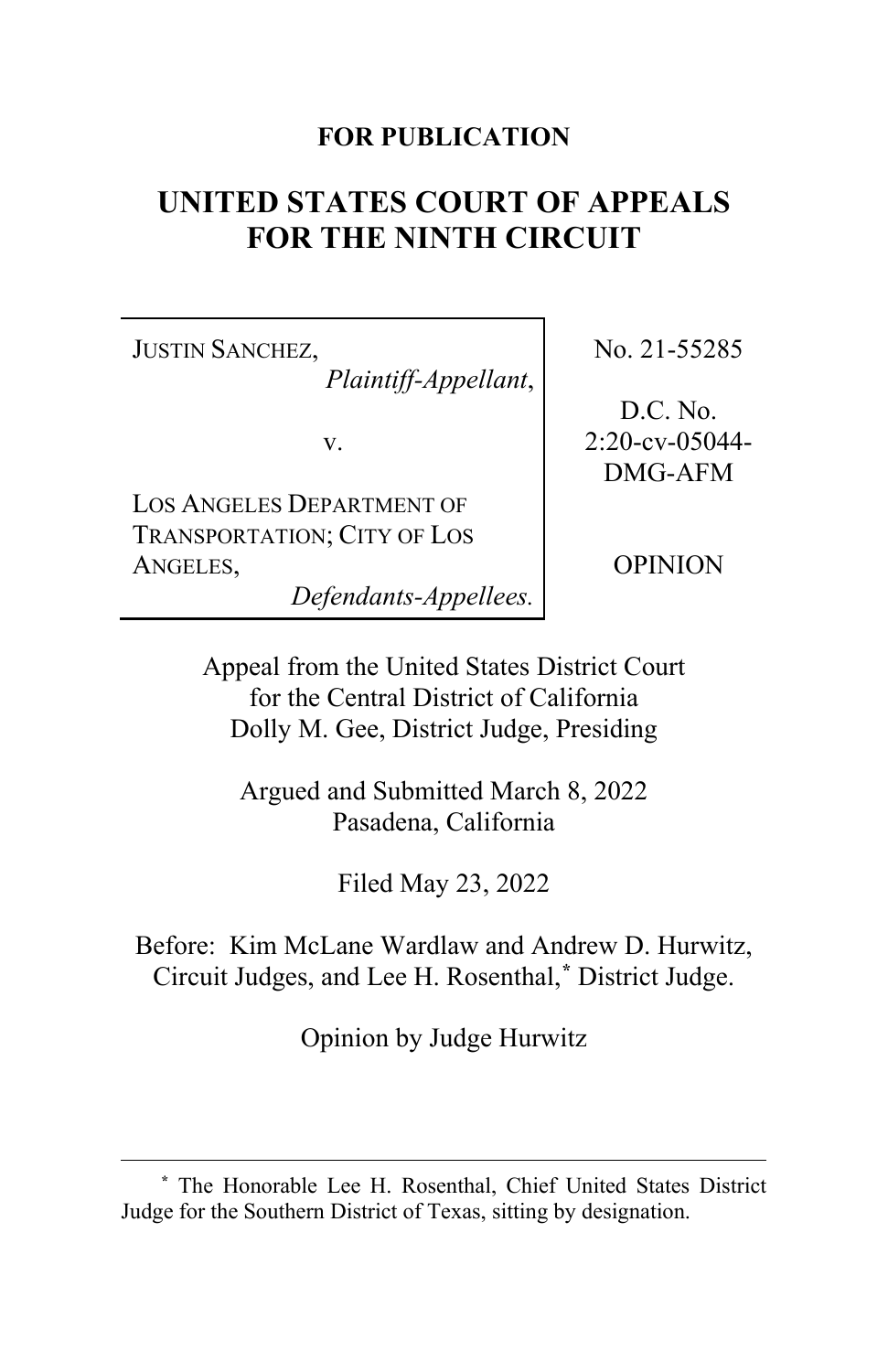# **SUMMARY[\\*\\*](#page-1-0)**

# **Civil Rights**

The panel affirmed the district court's order dismissing, for failure to state a claim, an action brought by an e-scooter user alleging that the City of Los Angeles' e-scooter permitting program, which requires e-scooter companies to disclose real-time location data for every device, violates the Fourth Amendment and California law.

As a condition of getting a permit, the Los Angeles Department of Transportation ("LADOT") required escooter operators to provide vehicle location data through an application programming interface called Mobility Data Specification ("MDS"). Used in conjunction with the operators' smartphone applications, MDS automatically compiles real-time data on each e-scooter's location by collecting the start and end points and times of each ride taken.

The complaint alleged that the MDS protocols provide the location of e-scooters with Orwellian precision. A City therefore allegedly could easily use MDS data in conjunction with other information to identify trips by individuals to sensitive locations. Because the location data could be preserved in accordance with LADOT data-retention policies, plaintiff alleged that the City could travel back in time to retrace a rider's whereabouts.

<span id="page-1-0"></span>**<sup>\*\*</sup>** This summary constitutes no part of the opinion of the court. It has been prepared by court staff for the convenience of the reader.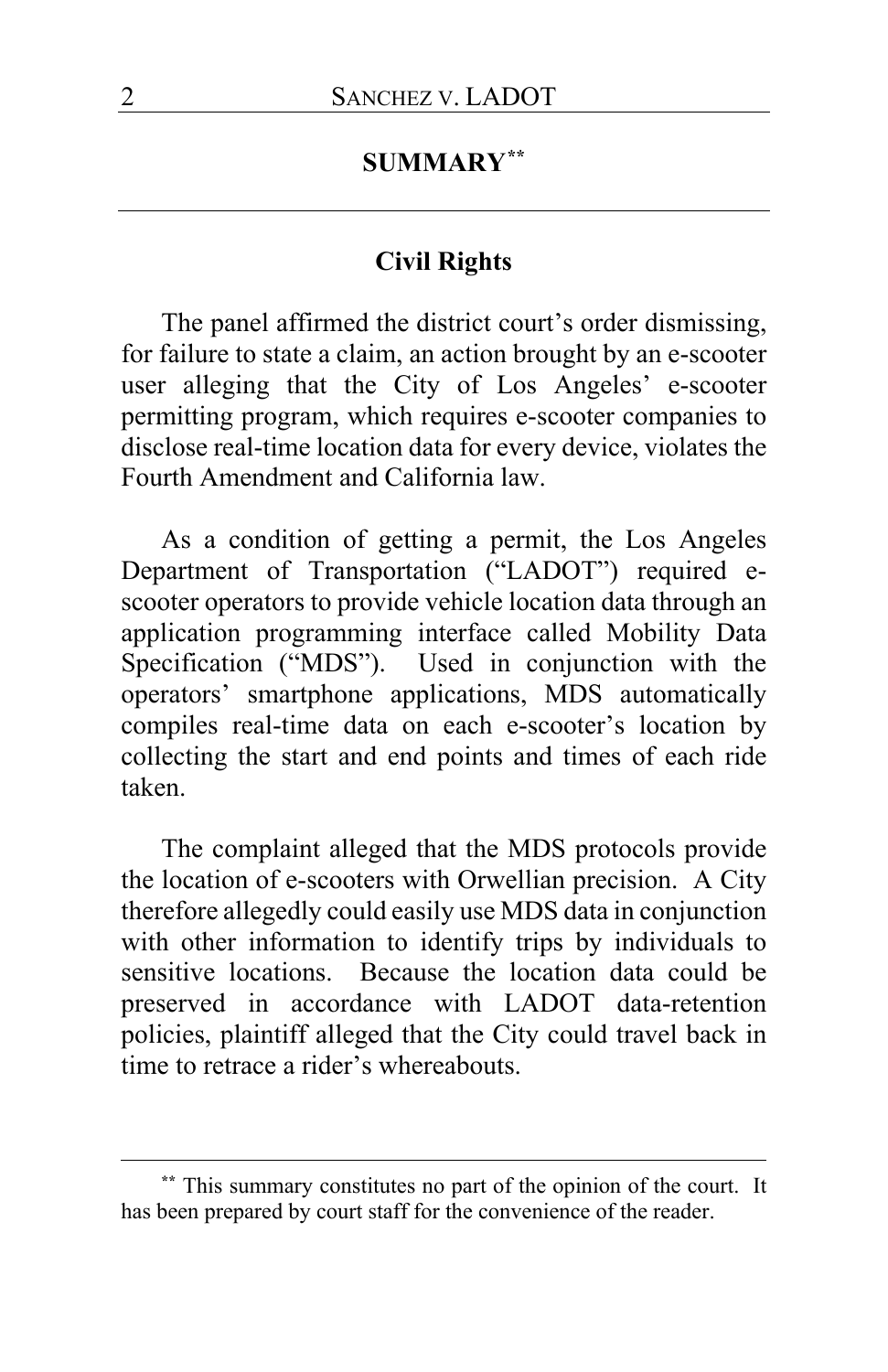The panel first held that plaintiff's complaint alleged facts giving rise to Article III standing and therefore the panel rejected LADOT's assertion that the complaint was beyond the panel's constitutional purview because it was premised on a hypothetical invasion of privacy that might never occur. Drawing all reasonable inferences in favor of plaintiff as it was required to do at the Fed. R. Civ. P. 12(b)(6) stage, the proper reading of the complaint was that plaintiff alleged that the collection of the MDS location data itself—without more—violated his constitutional rights.

The panel concluded that the third-party doctrine, which provides that a person has no legitimate expectation of privacy in information he voluntarily turns over to third parties, foreclosed plaintiff's claim of a reasonable expectation of privacy over the MDS data.

Focusing first on "voluntary exposure," the panel had little difficulty finding that plaintiff knowingly and voluntarily disclosed location data to the e-scooter operators. Unlike a cell phone user, whose device provides location information by dint of its operation, without any affirmative act on the part of the user, plaintiff affirmatively chose to disclose location data to e-scooter operators each time he rented a device. Having voluntarily conveyed his location to the operator in the ordinary course of business, plaintiff could not assert a reasonable expectation of privacy.

The panel next determined that the nature of MDS location data indicated a diminished expectation of privacy. The data only discloses the location of an e-scooter owned by the operator and typically rerented to a new user after each individual trip. It was thus quite different than the information generated by a cell phone, which identifies the location of a particular user virtually continuously. The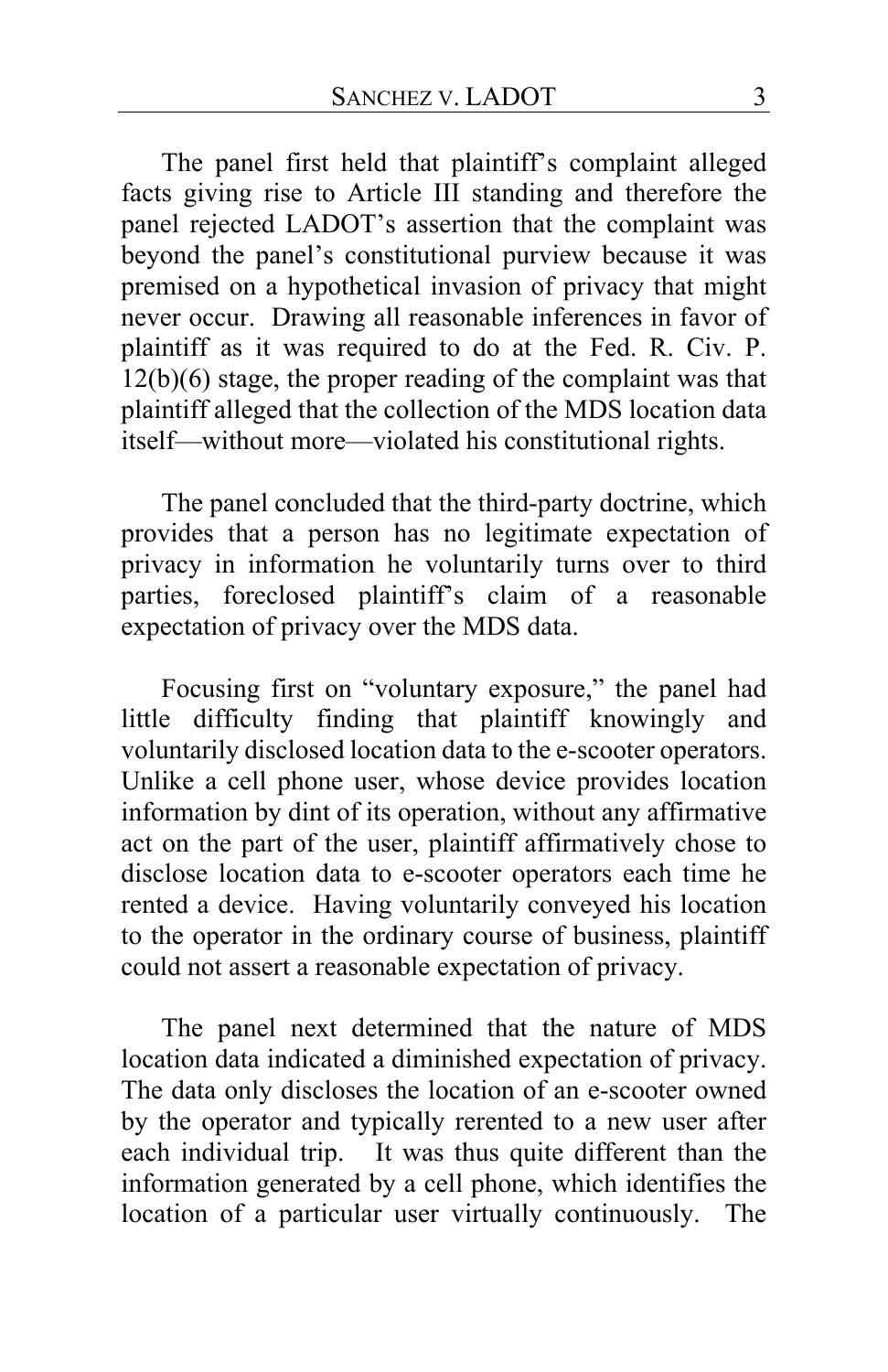panel declined the invitation to conclude that LADOT's collection of anonymous data about traffic movements was somehow rendered a search because it may be used in the future (in connection with other non-private material) to reveal an individual's previous locations. Because the thirdparty doctrine squarely applied to plaintiff's voluntary agreement to provide location data to the e-scooter operators, the collection of that data by LADOT was not a search and did not violate the Fourth Amendment or the California Constitution.

The panel affirmed the district court's dismissal of plaintiff's claim under the California Electronic Communications Privacy Act ("CalECPA") on the grounds that the statute did not provide plaintiff with authorization to bring an independent action to enforce its provisions.

Finally, the panel held that the district court did not err in dismissing the complaint without leave to amend. Because plaintiff had no reasonable expectation of privacy over the MDS location data, no additional facts could possibly have cured the deficiency with his constitutional claims. And, because the court rightly found that the CalECPA did not create a private right of action, dismissal of the statutory claim was also not error.

## **COUNSEL**

Mohammad Tajsar (argued), ACLU Foundation of Southern California, Los Angeles, California; Jacob A. Snow, ACLU Foundation of Northern California, San Francisco, California; Jennifer Lynch and Hannah Zhao, Electronic Frontier Foundation, San Francisco, California; Douglas E. Mirell and Timothy J. Toohey, Greenberg Glusker Fields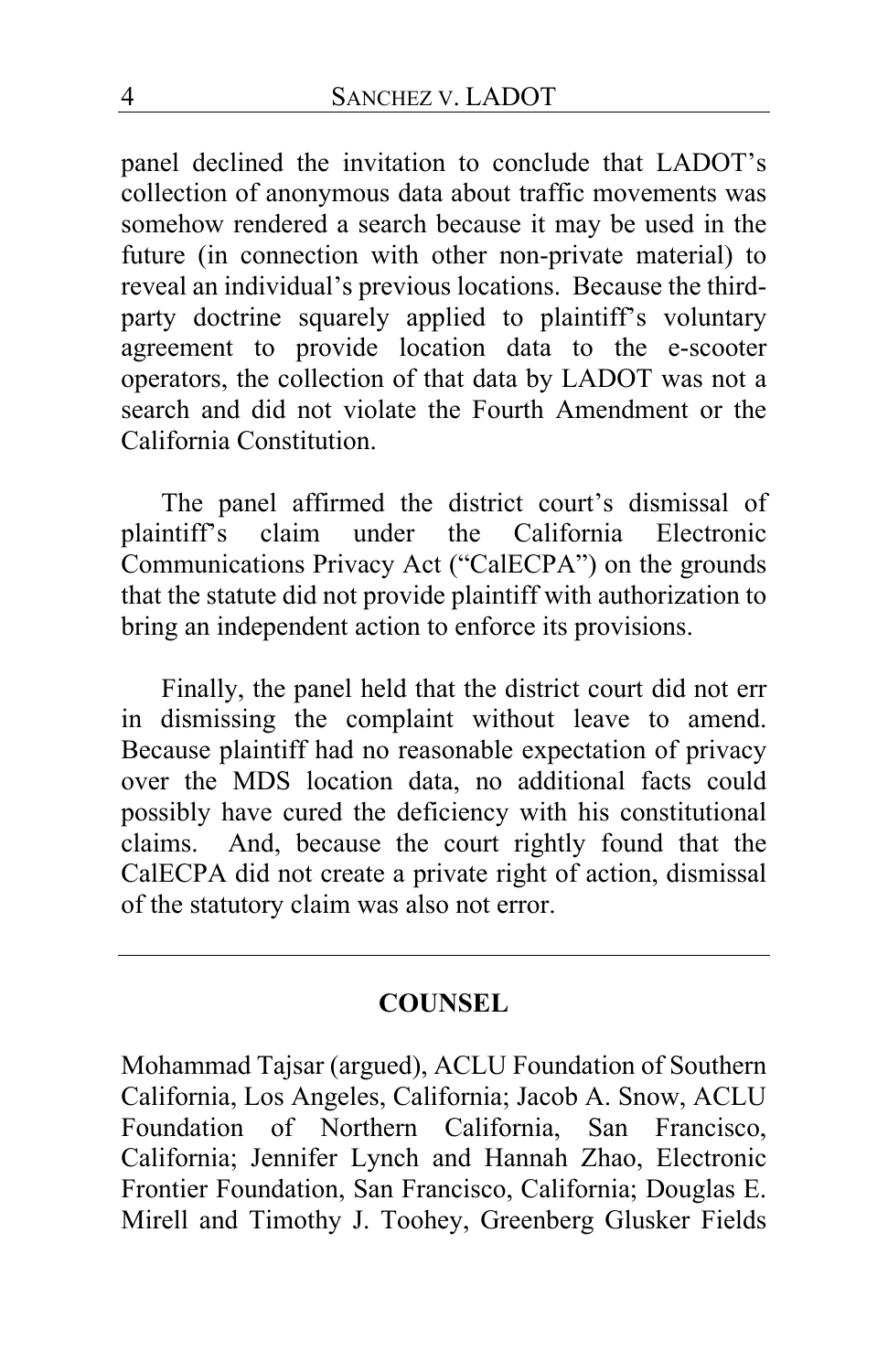Claman & Machtinger LLP, Los Angeles, California; for Plaintiff-Appellant.

Jonathan H. Eisenman (argued) and Jeffrey L. Goss, Deputy City Attorneys; Blithe S. Bock, Managing Assistant City Attorney; Scott Marcus, Chief Assistant City Attorney; Kathleen A. Kenealy, Chief Deputy City Attorney; Michael N. Feuer, City Attorney; Office of the City Attorney, Los Angeles, California; for Defendants-Appellees.

Kendra K. Albert and Mason A. Kortz, Cyberlaw Clinic, Harvard Law School, Cambridge, Massachusetts, for Amici Curiae Seven Data Privacy and Urban Planning Experts.

Brian E. Klein and Melissa A. Meister, Waymaker LLP, Los Angeles, California; Samir Jain and Gregory T. Nojeim, Center for Democracy & Technology, Washington, D.C.; Alan Buter, Megan Iorio, and Melodi Dincer, Electronic Privacy and Information Center; for Amici Curiae Center for Democracy & Technology, and Electronic Privacy Information Center.

Jordan R. Jaffe, Quinn Emanuel Urquhart & Sullivan LLP, San Francisco, California, for Amicus Curiae Kevin Webb.

Alana H. Rotter and Nadia A. Sarkis, Greines Martin Stein & Richland LLP, Los Angeles, California, for Amicus Curiae Open Mobility Foundation.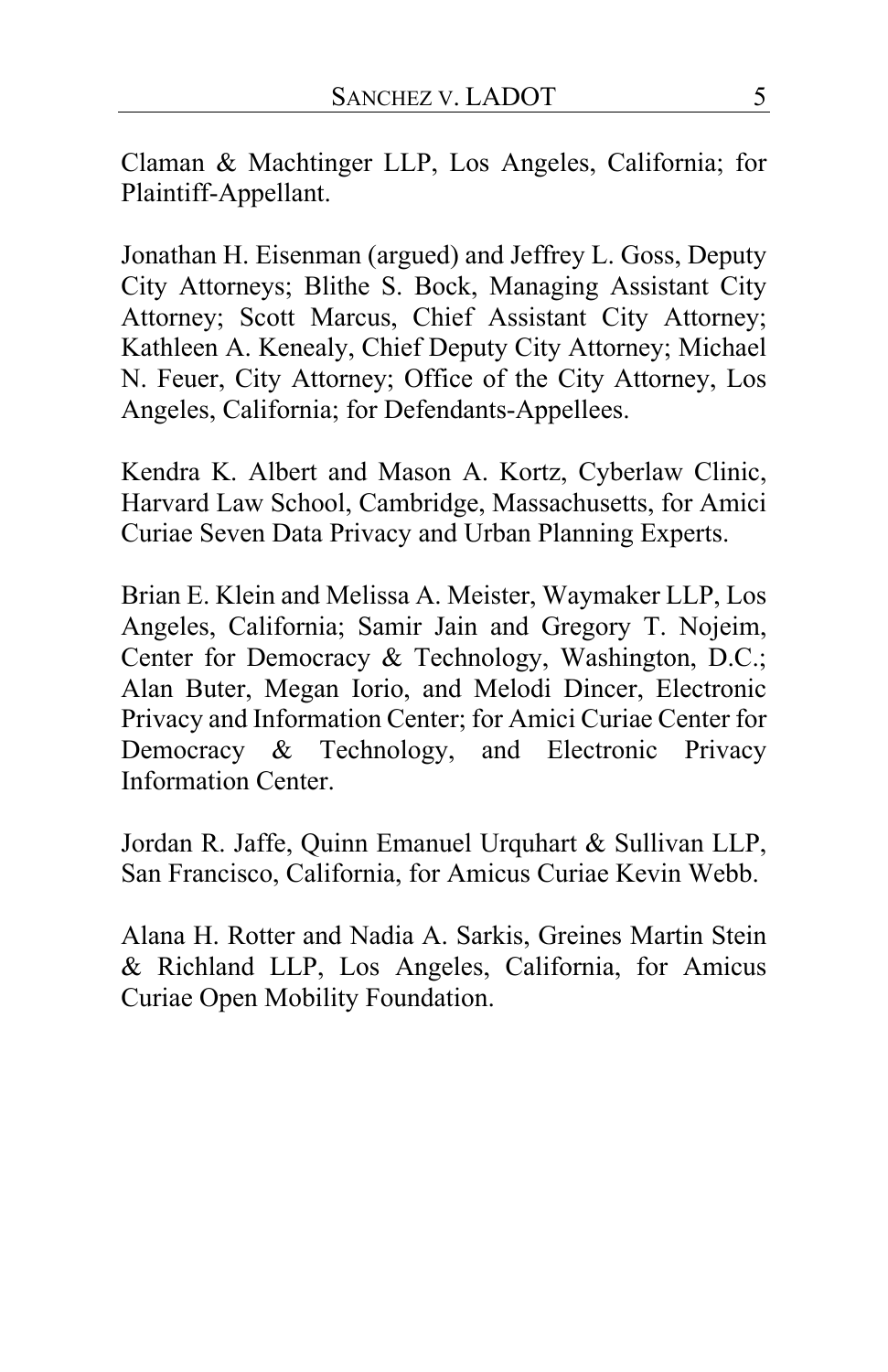## **OPINION**

# HURWITZ, Circuit Judge:

Faced with a near-overnight invasion of motorized electric scooters ("e-scooters"), which cluttered sidewalks and interfered with street access, the City of Los Angeles adopted a permitting program and required e-scooter companies to disclose real-time location data for every device.**[1](#page-5-0)** In this action**,** an e-scooter user claims that the location disclosure requirement violates the Fourth Amendment and California law. The district court dismissed the complaint for failure to state a claim. We affirm.

#### I.

Companies such as Bird, Lime, and Lyft began offering e-scooters for rent to the public in Los Angeles in 2017. The e-scooters are dockless, meaning they can be left anywhere after use and picked up by the next rider. They are also internet-connected, and are rented through the companies' smartphone applications, which charge riders based on the distance and duration of the trip taken.

In 2018, Los Angeles enacted a "Shared Mobility Device Pilot Program" to regulate the fledgling industry. L.A. Ord. 185,785 (Sept. 13, 2018).The program required companies to obtain a permit from the Los Angeles Department of Transportation ("LADOT") to offer e-scooters for rent and mandated that permittees "comply with all Department permit rules, regulations, indemnification, insurance and fee requirements." *Id*.As a condition of getting a permit,

<span id="page-5-0"></span><sup>&</sup>lt;sup>1</sup> We use the term "e-scooter" to refer to the panoply of so-called micro-mobility devices offered for rent by permittees. *See* L.A. Ord. 185,785 (Sept. 13, 2018).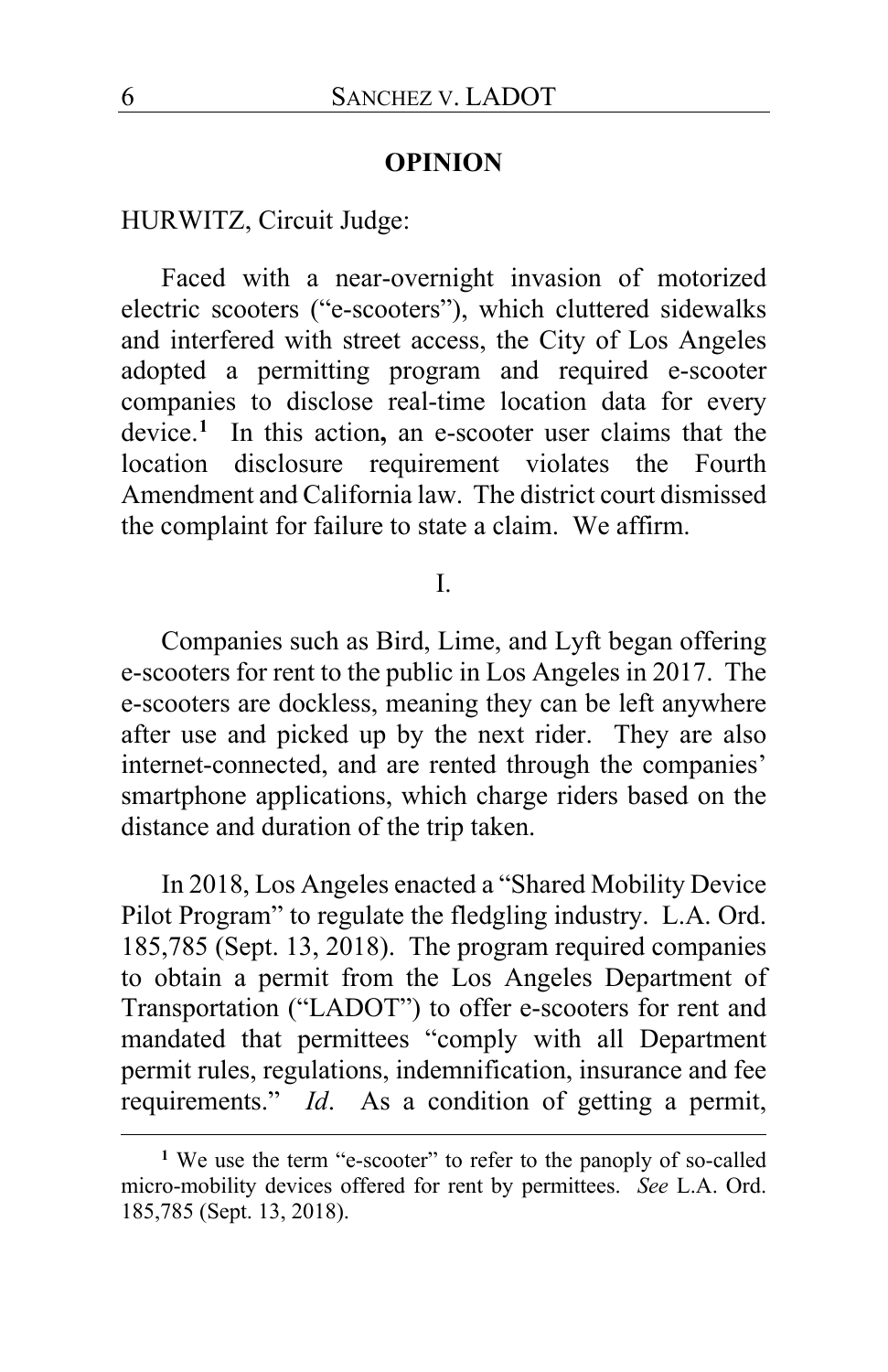LADOT required e-scooter operators to provide vehicle location data through an application programming interface ("API")**[2](#page-6-0)** called Mobility Data Specification ("MDS"). Used in conjunction with the operators' smartphone applications, MDS automatically compiles real-time data on each escooter's location by collecting the start and end points and times of each ride taken.**[3](#page-6-1)** Because LADOT obtains data directly from the companies in real time, it can manage the public right-of-way actively and "communicate directly with product companies in real time using code."**[4](#page-6-2)**

Plaintiff Justin Sanchez uses e-scooters to travel from his home to work, visit friends, frequent local businesses, and access places of leisure.His complaint asserts that the collection of MDS location data by LADOT violates the Fourth Amendment to the United States Constitution; Article I, Section 13 of the California Constitution; and the California Electronic Communications Privacy Act ("CalECPA"), Cal. Penal Code § 1546 *et seq.*

The complaint alleges that the MDS protocols provide the location of e-scooters with Orwellian precision, to within 1.11 centimeters of their exact location. It acknowledges that "MDS does not collect any information directly

<span id="page-6-1"></span>**<sup>3</sup>** LADOT also requires the submission of data on the specific route taken between those points within twenty-four hours of the trip.

<span id="page-6-2"></span>**<sup>4</sup>** *See* "Mobility Data Specification: Information Briefing," L.A. Dep't of Transp. (Oct. 31, 2018), https://ladot.io/wpcontent/uploads/2018/12/What-is-MDS-Cities.pdf.

<span id="page-6-0"></span>**<sup>2</sup>** An API "acts as an intermediary between two other programs . . . to exchange information." Dave Johnson, *A guide to APIs, software that helps different apps work together,* Bus. Insider (May 13, 2021), https://www.businessinsider.com/what-is-an-api.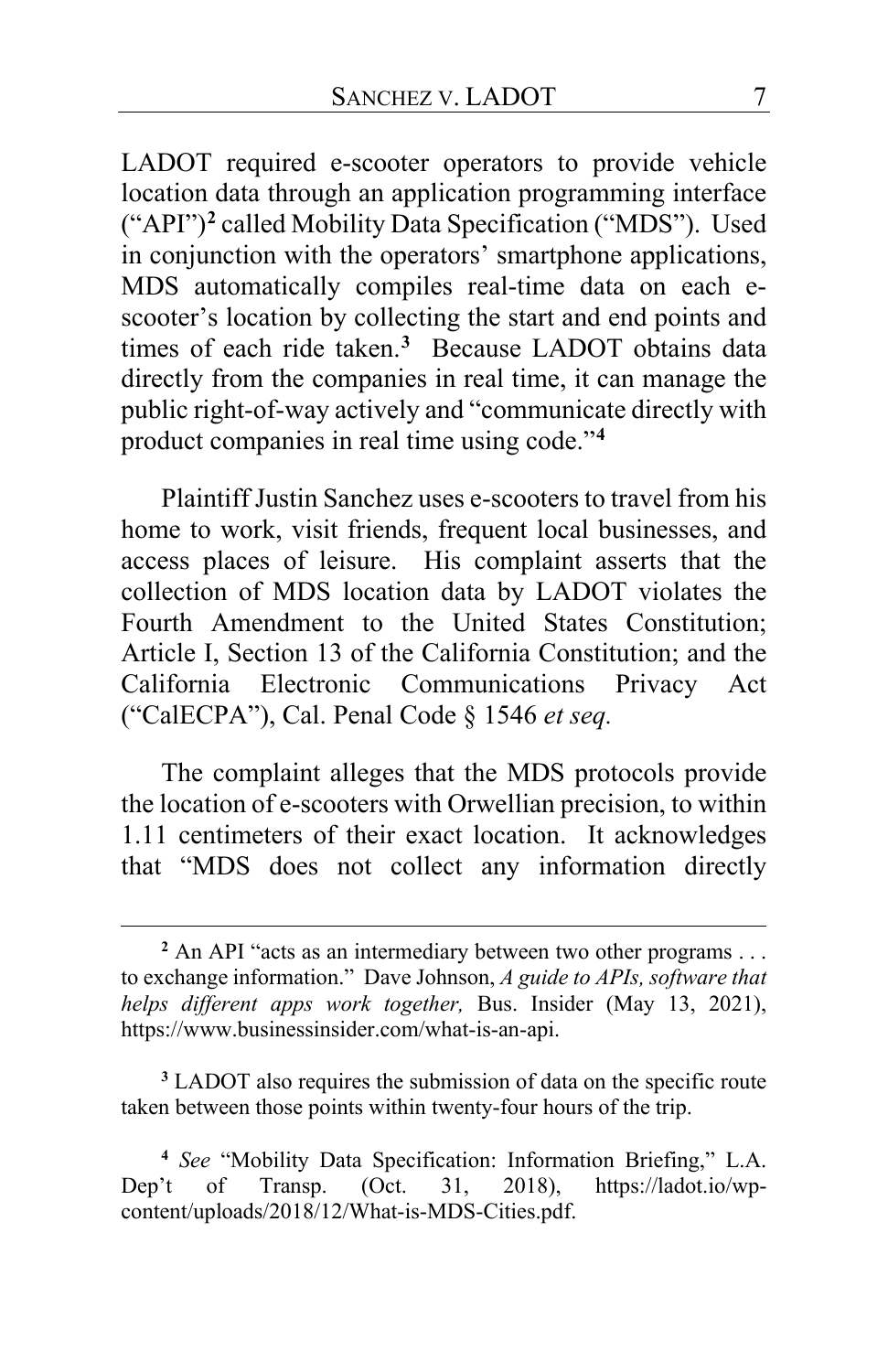identifying the rider of a particular vehicle." But, Sanchez alleges that government actors could subsequently "match users' trajectories in anonymized data from one dataset, with deanonymized data in another," and research indicates programmers "could identify 50% of people from only two randomly chosen data points in a dataset that contained only time and location data." The City therefore can "easily," he alleges, use MDS data in conjunction with other information to identify trips by individuals to sensitive locations. And, because the location data may be preserved in accordance with LADOT data-retention policies, Sanchez alleges that the City can travel back in time to retrace a rider's whereabouts.

The district court granted LADOT's motion to dismiss the complaint without leave to amend. *Sanchez v. L.A. Dep't of Transp.*, No. CV-20-5044-DMG, 2021 WL 1220690 (C.D. Cal. Feb. 23, 2021).It found that the LADOT program is not a search under the Fourth Amendment because Sanchez has no reasonable expectation of privacy over anonymous MDS location data. *Id.* at \*4.It alternatively concluded that, even if the collection of MDS data were a search, it is a reasonable administrative one and thus constitutional. *Id*. at \*5–6.Because "the right to be free from unreasonable searches under Art. I  $\S$  13 of the California Constitution parallels the Fourth Amendment inquiry," *Sanchez v. Cnty. of San Diego*, 464 F.3d 916, 928– 29 (9th Cir. 2006), the district court also dismissed Sanchez's state constitutional claim. *Id.* at \*2. And it rejected the CalECPA claim, finding that the statute did not provide Sanchez a private right of action. *Id*. at \*6.

Finding any amendment futile, the district court dismissed the complaint with prejudice. *Id.*This timely appeal followed.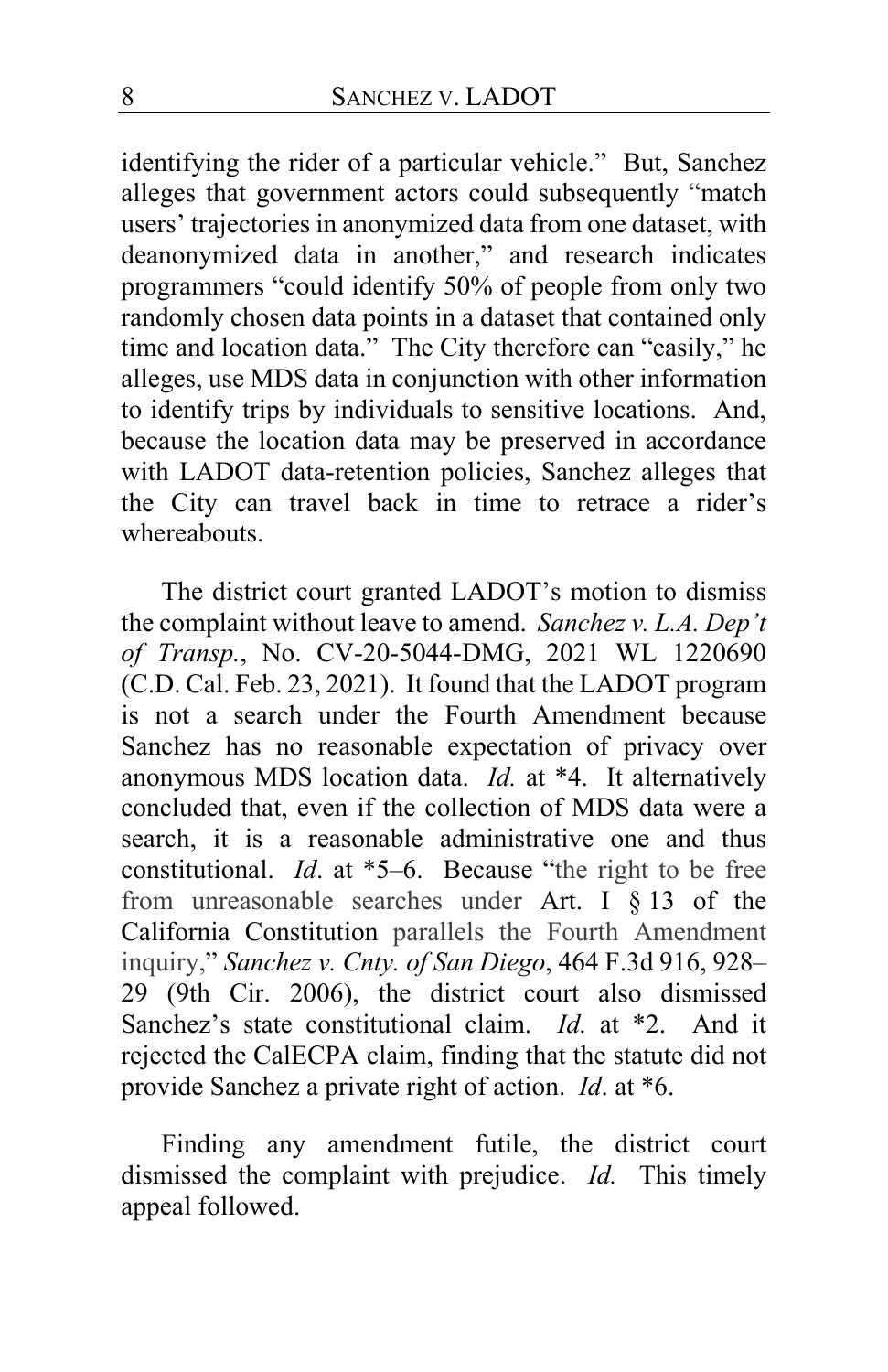#### II.

LADOT first argues that we must dismiss Sanchez's claims because he lacks Article III standing. *See In re Apple iPhone Antitrust Litig.*, 846 F.3d 313, 319 (9th Cir. 2017) (noting that Article III standing is a jurisdictional requirement that may be raised "at any time"). LADOT argues that this complaint is beyond our constitutional purview because it is premised on a hypothetical future invasion of privacy that may never occur.

To establish Article III standing, "a plaintiff must show (i) that he suffered an injury in fact that is concrete, particularized, and actual or imminent; (ii) that the injury was likely caused by the defendant; and (iii) that the injury would likely be redressed by judicial relief." *TransUnion LLC v. Ramirez*, 141 S. Ct. 2190, 2203 (2021). We must "assess whether the alleged injury to the plaintiff has a 'close relationship' to a harm 'traditionally' recognized as providing a basis for a lawsuit in American courts." *Id*. at 2204 (quoting *Spokeo, Inc. v. Robins*, 578 U.S. 330, 341 (2016)). "[T]hose traditional harms may also include harms specified by the Constitution itself." *Id*. (citing *Spokeo*, 578 U.S. at 340; *Pleasant Grove City v. Summum*, 555 U.S. 460 (2009) (abridgment of free speech); *Church of Lukumi Babalu Aye, Inc. v. Hialeah*, 508 U.S. 520 (1993) (infringement of free exercise)). And, although "traditional tangible harms, such as physical harms and monetary harms," most "readily qualify as concrete injuries," "intangible harms can also be concrete." *Id*.

Applying this settled doctrine, we conclude that Sanchez's complaint alleges facts giving rise to Article III standing. The harm alleged is one "specified by the Constitution itself," *id.*—the violation of the Fourth Amendment guarantee against unreasonable searches and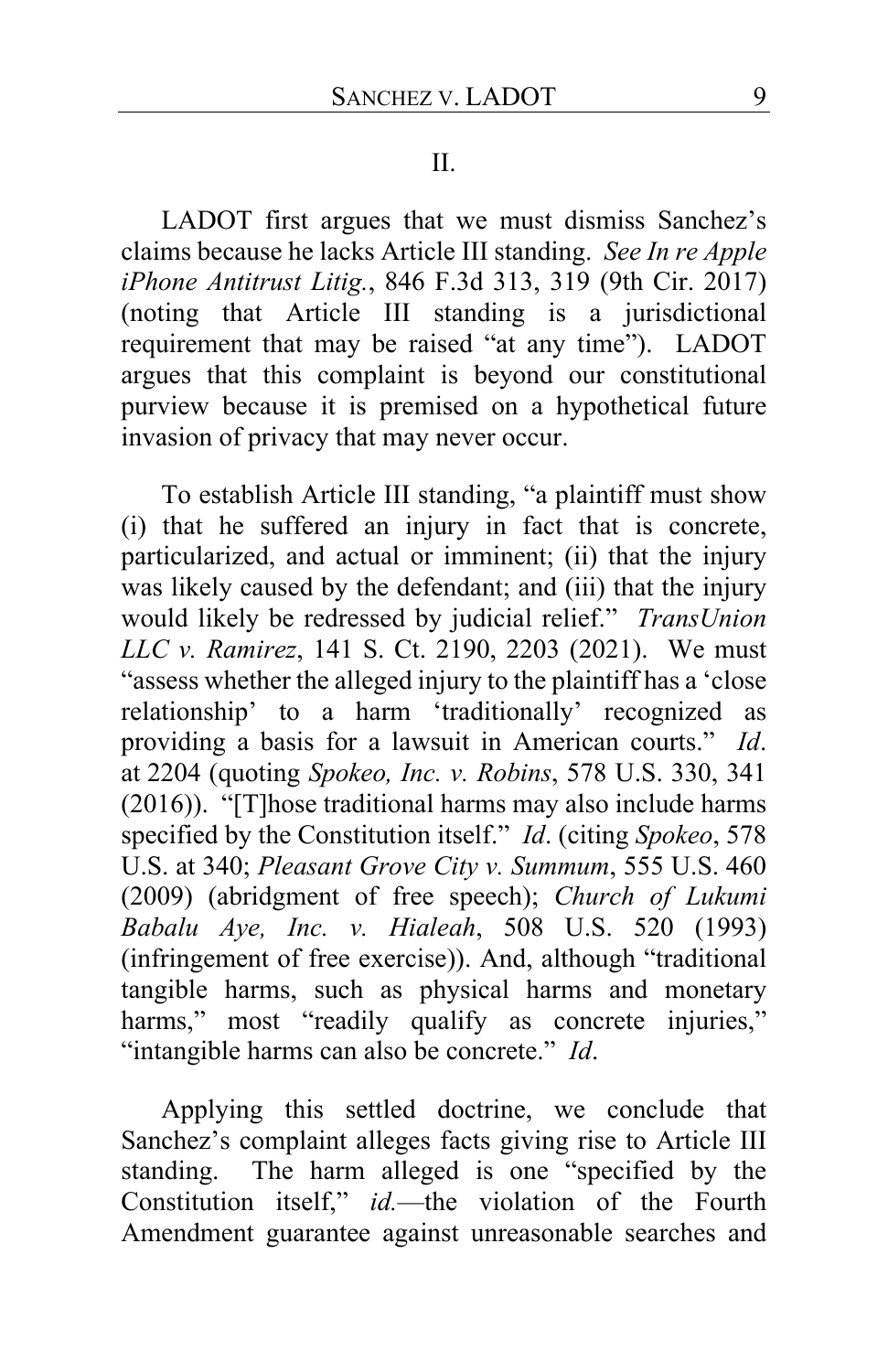seizures. Moreover, the alleged injury has a close nexus to those traditionally providing a "basis for a lawsuit in English or American courts," *Spokeo*, 578 U.S. at 341, such as "disclosure of private information" and "intrusion upon seclusion." *TransUnion*, 141 S. Ct. at 2204.

Drawing all "reasonable inferences" in favor of Sanchez as we are required to do at the Rule 12(b)(6) stage, the proper reading of this complaint is not, as LADOT asserts, that someone someday "*might* perform an analysis of device location data, which *might* disclose Sanchez's scooter-borne peregrinations." Rather, Sanchez alleges that the collection of the MDS location data itself—without more—violates his constitutional rights today.

It makes no difference for the purposes of determining Article III standing whether Sanchez's complaint states a valid Fourth Amendment claim. That "confuses the jurisdictional inquiry . . . with the merits inquiry." *Ecological Rights Found. v. Pac. Lumber Co.*, 230 F.3d 1141, 1151 (9th Cir. 2000). We therefore turn to the merits.

## III.

The Fourth Amendment prohibits "unreasonable searches and seizures." U.S. Const. amend. IV. The initial issue for decision is whether LADOT's collection of MDS location data is a search for Fourth Amendment purposes.**[5](#page-9-0)** Only if collection of the data is a search do we need to address the separate question of whether that search is

<span id="page-9-0"></span>**<sup>5</sup>** Sanchez does not raise any independent arguments about the illegality of the data collection under the California Constitution, acknowledging that that inquiry is "functionally coterminous" with Fourth Amendment review.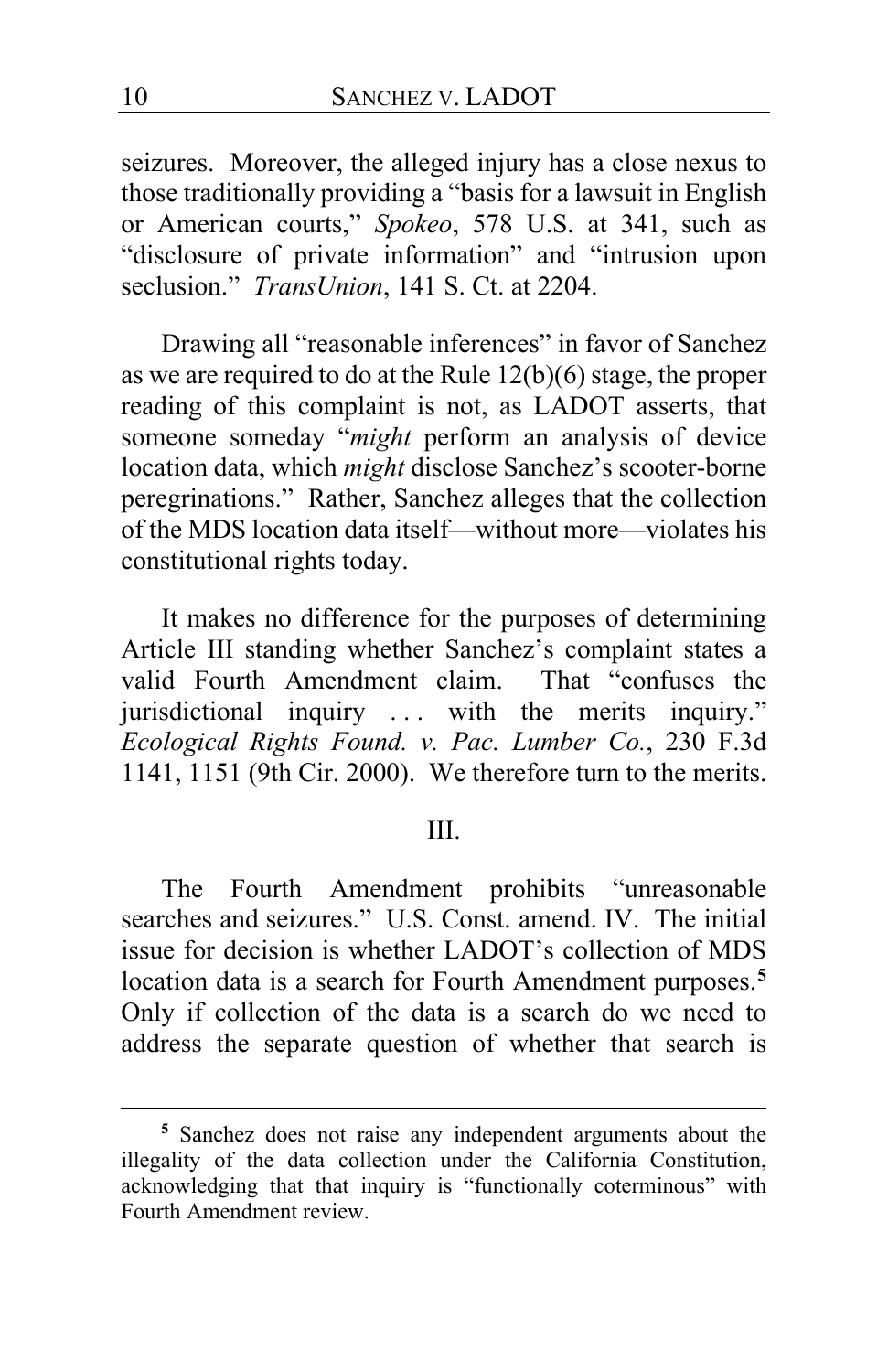unreasonable. *See Florida v. Jimeno*, 500 U.S. 248, 250 (1991).

For much of our Nation's history, the definition of a search under the Fourth Amendment was "tied to commonlaw trespass," focusing on whether government actors had obtained "information by physically intruding on a constitutionally protected area." *United States v. Jones*, 565 U.S. 400, 405, 406 n.3 (2012). In *Olmstead v. United States*, for example, the Supreme Court found that wiretaps attached to telephone wires on public streets did not constitute a search because "[t]here was no entry of the houses or offices of the defendants." 277 U.S. 438, 464 (1928).

The Court significantly expanded the doctrinal scope of the analysis in *Katz v. United States*, finding that the attachment of an eavesdropping device to a public telephone booth was a search, memorably stating that "the Fourth Amendment protects people, not places." 389 U.S. 347, 351 (1967). Its subsequent decisions have framed the inquiry as whether the challenged government action violates a person's "reasonable expectation of privacy," citing Justice Harlan's seminal *Katz* concurrence. *Id*. at 360. Thus, when an individual "seeks to preserve something as private," and that expectation of privacy is "one that society is prepared to recognize as reasonable," government intrusion into that private sphere generally qualifies as a search requiring a warrant supported by probable cause. *Smith v. Maryland*, 442 U.S. 735, 740 (1979) (cleaned up).

#### $\mathbf{A}$ .

Thus, the essential inquiry is whether collection of MDS location data "violates a subjective expectation of privacy that society recognizes as reasonable." *Kyllo v. United States*, 533 U.S. 27, 33 (2001). Answering that question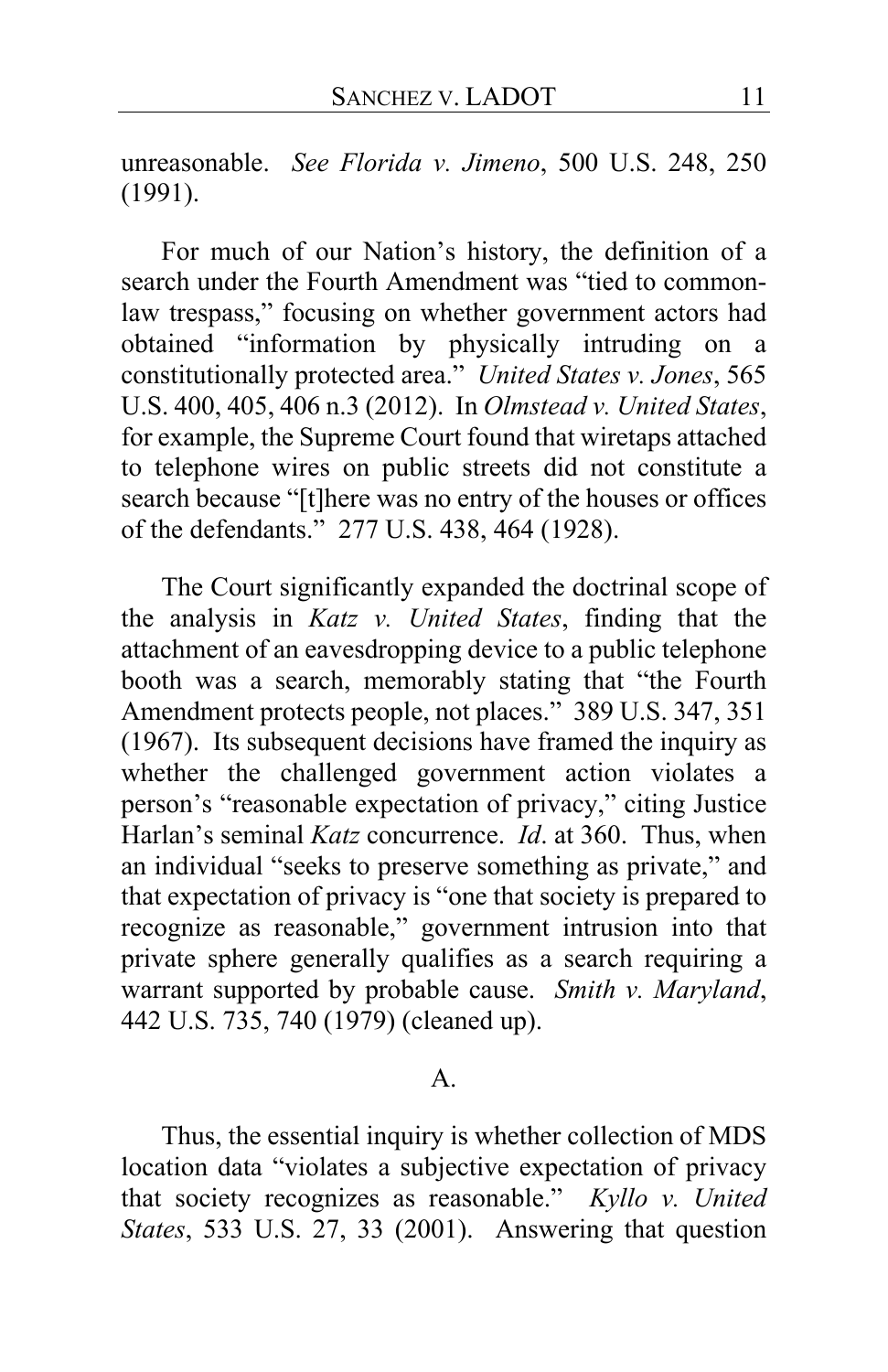implicates "the intersection of two lines of cases, both of which inform [an] understanding of the privacy interests at stake." *Carpenter v. United States*, 138 S. Ct. 2206, 2214**–** 15 (2018). The first line "addresses a person's expectations of privacy in his physical location and movements." *Id*. at 2215. The second concerns the "line between what a person keeps to himself and what he shares with others," implicating the so-called third-party doctrine. *Id.* at 2216. That doctrine teaches that a person "has no legitimate expectation of privacy in information he voluntarily turns over to third parties." *Smith*, 442 U.S. at 743–44.

1.

In the first line of cases, Supreme Court decisions after *Katz* have considered a person's reasonable expectation of privacy with respect to his physical location and movements. In *United States v. Knotts*, the Court addressed police officers' use of a GPS "beeper" planted in a container to track an automobile to a remote cabin. *See* 460 U.S. 276, 281–82 (1983). Reasoning that a "person traveling in an automobile on public thoroughfares has no reasonable expectation of privacy in his movements from one place to another," the Court held that Knotts had no privacy interest in the information obtained through use of the beeper. *Id*. *Knotts* stressed the "limited use which the government made of the signals from [a] particular beeper" during a discrete "automotive journey." *Id.* at 284–85. But, the Court left for another day whether "different constitutional principles may be applicable" if "twenty-four-hour surveillance of any citizen of this country" were involved. *Id*. at 283–84.

Subsequently, the Court considered installation of a GPS tracking device on the defendant's vehicle and continuous remote monitoring of its movement for 28 days. *See Jones*, 565 U.S. at 402–03. Although the Court's opinion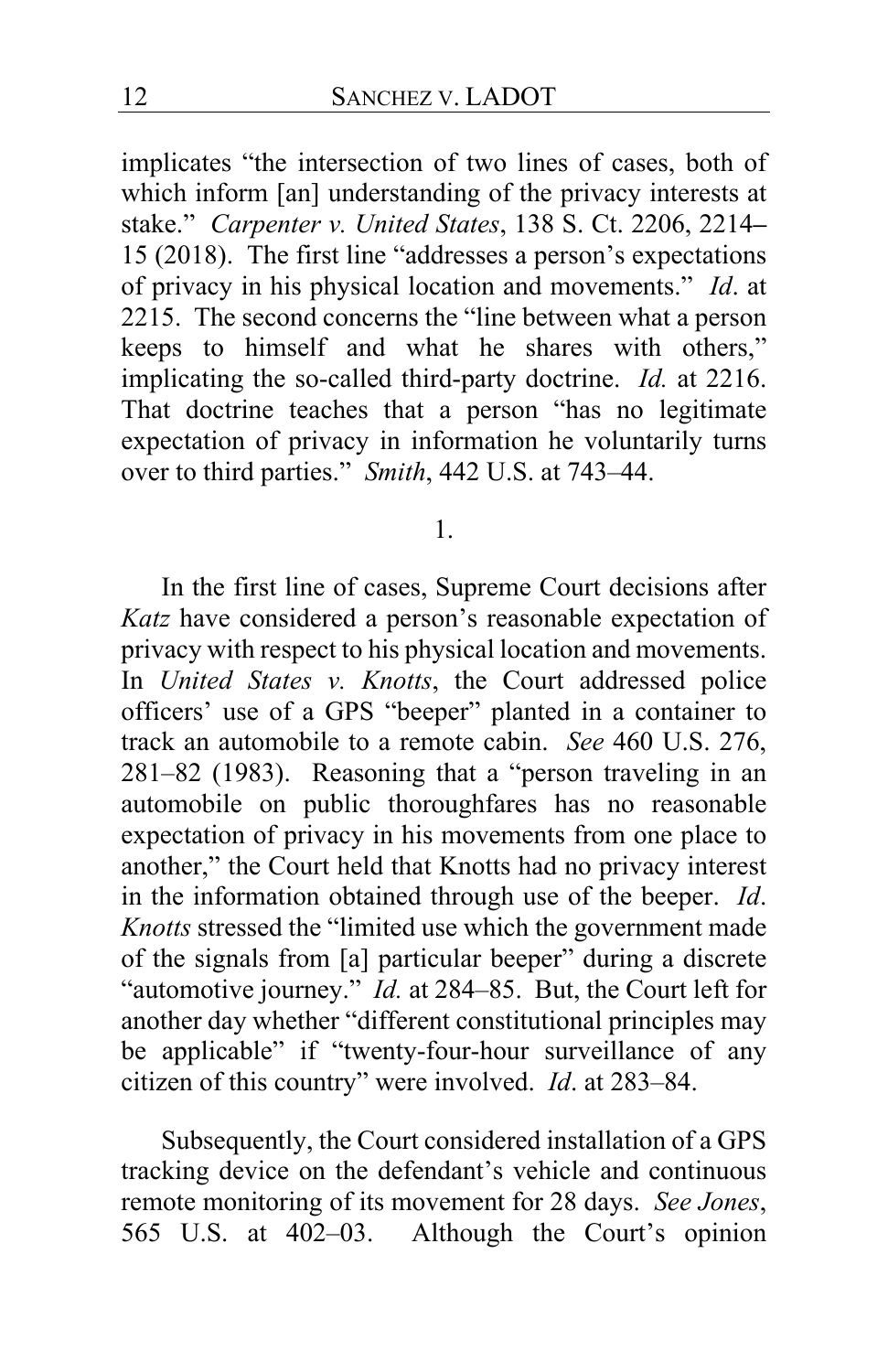ultimately turned on the physical trespass of the vehicle when the device was planted, *see id*. at 404–05, five Justices suggested in concurrences that reasonable privacy concerns would also be raised by "surreptitiously activating a stolen vehicle detection system" in Jones's car to track him or conducting GPS tracking of his cell phone, *id*. at 426 (Alito, J., joined by Ginsburg, Breyer, and Kagan, JJ., concurring in the judgment); *see also id*. at 415 (Sotomayor, J., concurring). They suggested that "longer term GPS They suggested that "longer term GPS monitoring in investigations of most offenses impinges on expectations of privacy." *Id.* at 430 (Alito, J., concurring); *see also id*. ("[S]ociety's expectation has been that law enforcement agents and others would not—and indeed, in the main, simply could not—secretly monitor and catalogue every single movement of an individual's car for a very long period."); *id.* at 415 ("GPS monitoring generates a precise, comprehensive record of a person's public movements that reflects a wealth of detail about her familial, political, professional, religious, and sexual associations.") (Sotomayor, J., concurring).

Most recently, in *Carpenter*, the Court held that government collection of historical cell site location information ("CSLI") violated a reasonable expectation of privacy. Because "[m]apping a cell phone's location over the course of 127 days provides an all-encompassing record of the holder's whereabouts," 138 S. Ct. at 2217, the Court concluded that "historical cell-site records present even greater privacy concerns than the GPS monitoring of a vehicle . . . in *Jones*," *id*. at 2218. Acting as "almost a 'feature of human anatomy,'" the Court noted, a cell phone "faithfully follows its owner beyond public thoroughfares and into private residences, doctor's offices, political headquarters, and other potentially revealing locales." *Id*. (quoting *Riley v. California*, 573 U.S. 373, 385 (2014)).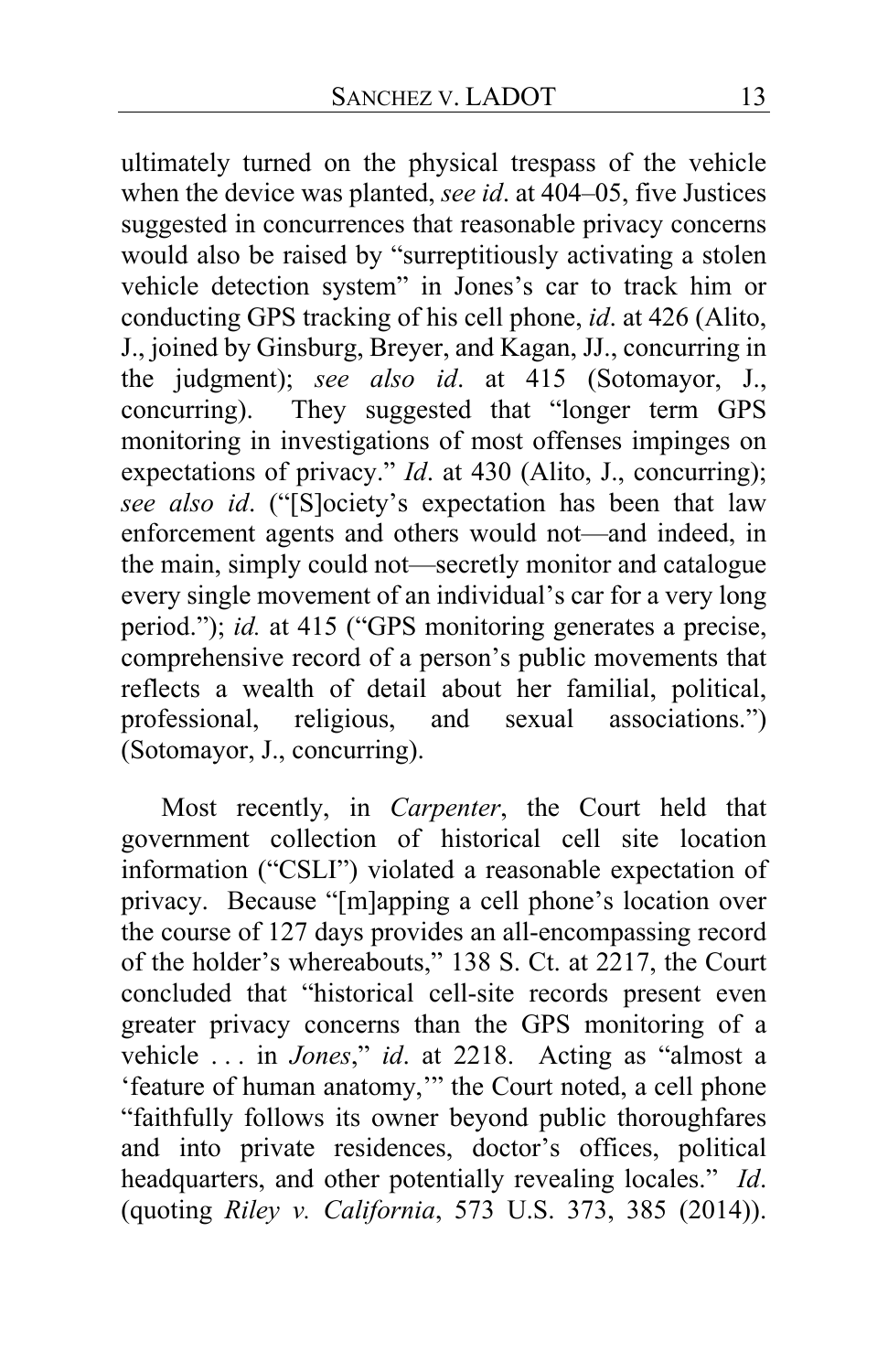"Accordingly, when the Government tracks the location of a cell phone it achieves near perfect surveillance, as if it had attached an ankle monitor to the phone's user." *Id*.

*Carpenter* also stressed the "retrospective quality of the data." *Id*. "In the past, attempts to reconstruct a person's movements were limited by a dearth of records and the frailties of recollection." *Id*. But, with historical CSLI, the government can "travel back in time to retrace a person's whereabouts, subject only to the retention policies of the wireless carriers," which kept those records for "up to five years." *Id*. "Unlike with the GPS device in *Jones*, police need not even know in advance whether they want to follow a particular individual, or when"—resulting in a "tireless and absolute surveillance" for anyone with a cell phone. *Id*. Accordingly, when the government acquired Carpenter's CSLI from wireless carriers, it violated his "reasonable expectation of privacy in the whole of his physical movements." *Id*. at 2219.

The Court repeatedly stated that the unique nature of cell phones raises Fourth Amendment concerns. *See id.* at 2218 ("While individuals regularly leave their vehicles, they compulsively carry cell phones with them all the time."); *see also Riley*, 573 U.S. at 395 (observing "nearly threequarters" of cell phone users spend "most of the time" living "within five feet" of their phone). But it carefully underscored that the decision was "a narrow one," noting, "[w]e do not express a view on matters not before us: realtime CSLI or 'tower dumps.'" *Carpenter*, 138 S. Ct. at 2220. And, critically, the decision concluded: "We do not disturb the application of *Smith* and *Miller*." *Id*. It is this second line of cases—concerning a person's expectation of privacy with respect to information he voluntarily turns over to others—to which we next turn.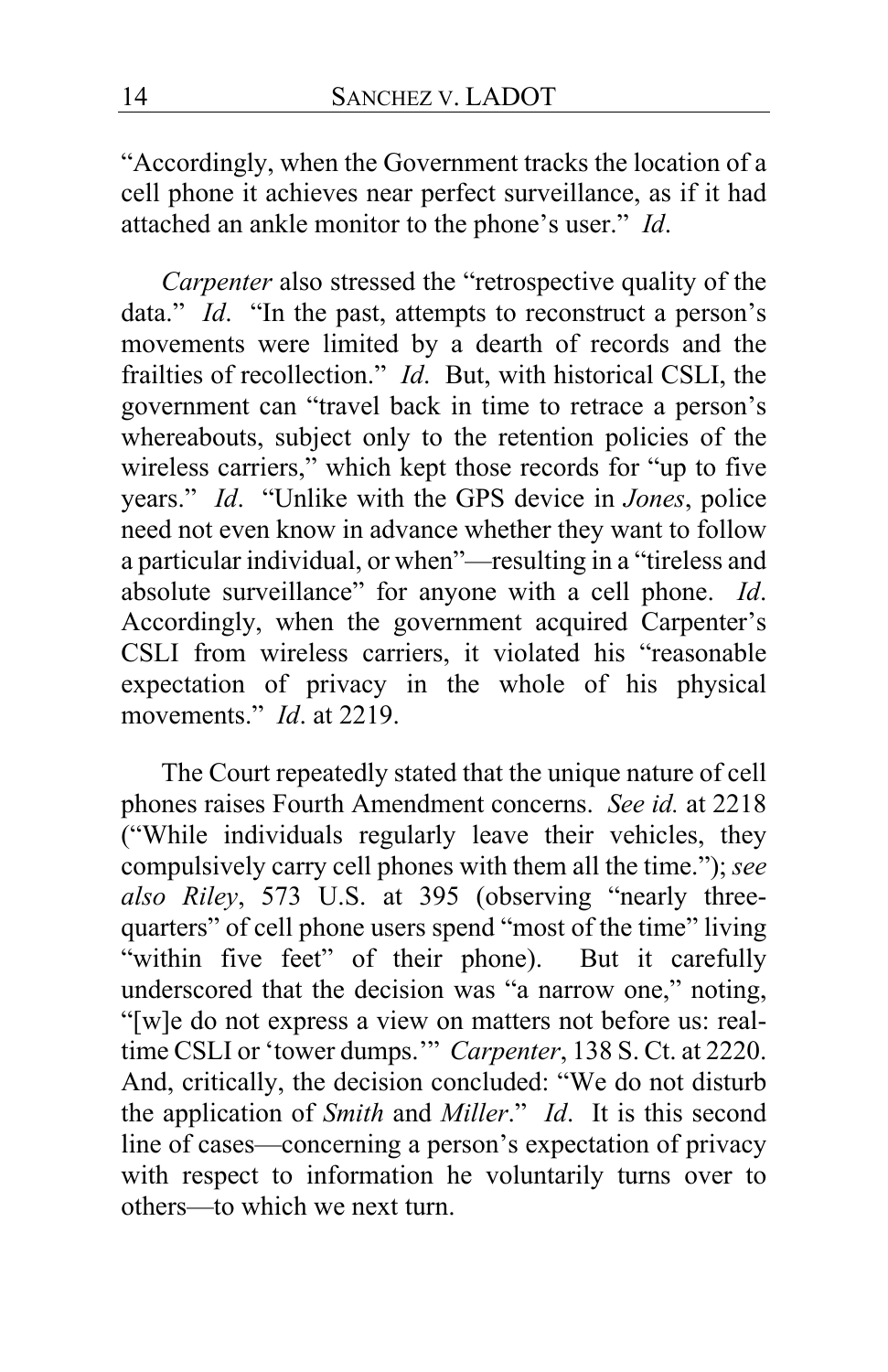The third-party doctrine teaches that "a person has no legitimate expectation of privacy in information he voluntarily turns over to third parties." *Smith*, 442 U.S. at 743–44; *see also United States v. Mohamud*, 843 F.3d 420, 442 (9th Cir. 2016) (noting that the "third-party doctrine" instructs "that a person's privacy interest is diminished where he or she reveals information to a third party, even in confidence"). This is true "even if the information is revealed on the assumption that it will be used only for a limited purpose." *United States v. Miller*, 425 U.S. 435, 443 (1976). "As a result, the Government is typically free to obtain such information from the recipient without triggering Fourth Amendment protections." *Carpenter*, 138 S. Ct. at 2216.

In *Miller*, investigating tax evasion, the government subpoenaed the defendant's banks, seeking cancelled checks, deposit slips, and monthly statements. *See* 425 U.S. at 438–39. The Court rejected Miller's Fourth Amendment challenge because he could "assert neither ownership nor possession" of these "business records of the banks." *Id*. at 440. Moreover, the Court found that the nature of the records confirmed Miller's limited expectation of privacy with respect to them. *See id*. at 442. The checks were "not confidential communications but negotiable instruments to be used in commercial transactions"; and the bank statements were "exposed to [bank] employees in the ordinary course of business." *Id*. Having "take[n] the risk, in revealing his affairs to another, that the information [would] be conveyed by that person to the Government," Miller's purported expectations of privacy were unavailing. *Id*. at 443.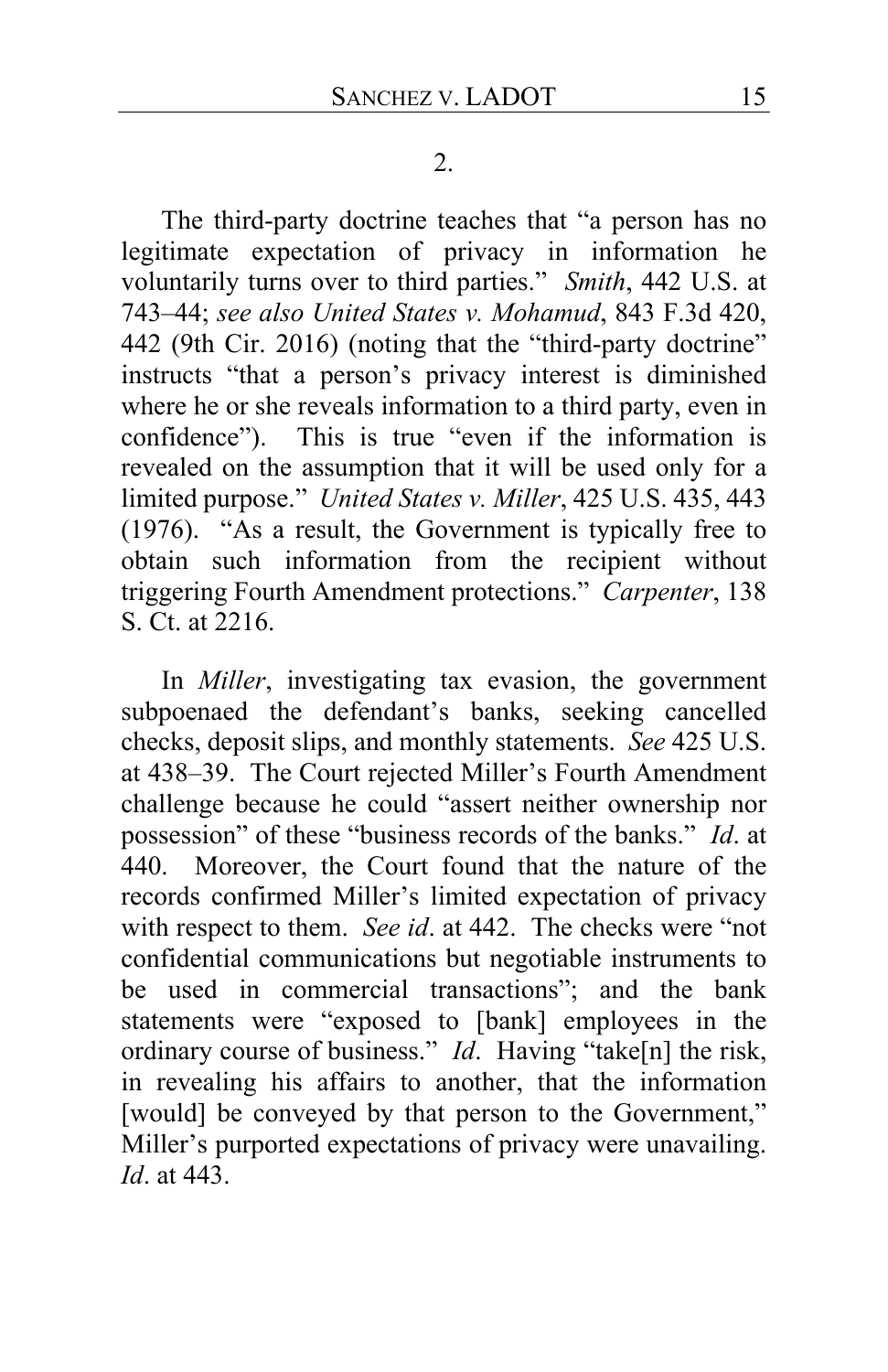*Smith* applied these principles to information conveyed to a telephone company. *See* 442 U.S. at 737–46. The Court held that the government's use of a "pen register"—which records the phone number dialed on a landline—was not a "search." *Id.* at 745–46. In so ruling, the Court noted its "doubt that people in general entertain any actual expectation of privacy in the numbers they dial." *Id*. at 742. Telephone users know, the Court reasoned, that the numbers are used "for a variety of legitimate business purposes" by the telephone company, including routing calls. *Id*. at 743. Thus, when Smith placed a call, he "voluntarily conveyed" the dialed numbers to the phone company by "expos[ing] that information to its equipment in the ordinary course of business." *Id*. at 744. He also "assumed the risk" that the company's records "would be divulged to police." *Id*. at 745. Thus, any subjective expectation Smith had that the numbers he dialed would be kept private "is not one that society is prepared to recognize as reasonable." *Id*. at 743 (cleaned up).

We have applied the "voluntary exposure" concept underpinning the third-party doctrine to find that a person has no reasonable expectation of privacy in the fact that he has booked a hotel room. *See United States v. Cormier*, 220 F.3d 1103, 1108 (9th Cir. 2000). So too, we have found that a person has no reasonable expectation of privacy in who comes and goes from the hotel room. *See Patel v. City of Montclair*, 798 F.3d 895, 900 (9th Cir. 2015); *see also United States v. Rosenow*, No. 20-50052, 2022 WL 1233236, at \*13 (9th Cir. Apr. 27, 2022) (observing that a person has no expectation of privacy in information knowingly "provided to and used by internet service providers for the specific purpose of directing the routing of information"). The familiar proposition that an individual has no expectation of privacy over items left in "plain view"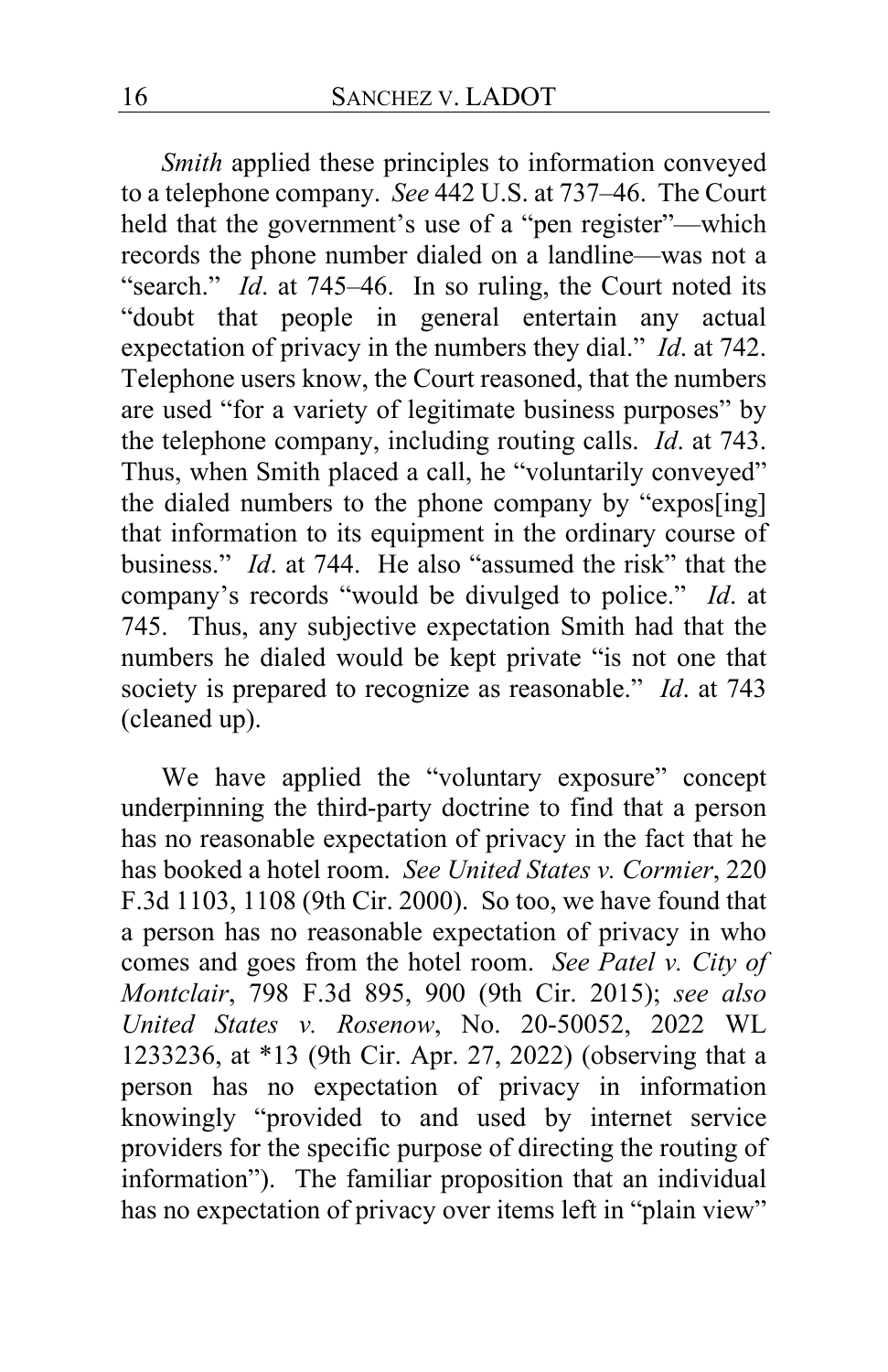of others derives from the same general principle. *See, e.g.*, *Horton v. California*, 496 U.S. 128, 133–34 (1990) ("If an article is already in plain view, neither its observation nor its seizure would involve any invasion of privacy."). The thirdparty doctrine has also been cited to explain why "neither the taxicab drivers nor passengers have a reasonable expectation of privacy in the pick-up and drop-off data collected by the GPS tracking aspect" of taxicab meters. *Azam v. D.C. Taxicab Comm'n*, 46 F. Supp. 3d 38, 50 (D.D.C. 2014).**[6](#page-16-0)**

Nevertheless, as we recently observed, "commentators and two Supreme Court Justices have questioned the continuing viability of the third-party doctrine under current societal realities." *United States v. Moalin*, 973 F.3d 977, 992 (9th Cir. 2020).**[7](#page-16-1)** Justice Sotomayor, for instance, has noted that the assumption-of-risk rationale underlying the doctrine is "ill suited to the digital age, in which people reveal a great deal of information about themselves to third parties in the course of carrying out mundane tasks." *Jones*, 565 U.S. at 417 (Sotomayor, J., concurring). And, in *Carpenter*, Justice Gorsuch remarked:

> Even our most private documents—those that, in other eras, we would have locked

<span id="page-16-0"></span>**<sup>6</sup>** *See also* Orin S. Kerr, *Implementing Carpenter* (Dec. 14, 2018), THE DIGITAL FOURTH AMENDMENT (Oxford University Press), Forthcoming, USC Law Legal Studies Paper No. 18–29, https://ssrn.com/abstract=3301257 (suggesting that the "basic kind of record [at issue]—where a person was picked up, what path a person took, and where they were dropped off—is not new"); Orin Kerr, *The Case for the Third-Party Doctrine*, 107 MICH. L. REV. 561 (2009).

<span id="page-16-1"></span>**<sup>7</sup>** *See, e.g.*, *Evan Frohman, 23PolicemenAndMe: Analyzing the Constitutional Implications of Police Use of Commercial DNA Databases*, 22 U. PA. J. CONST. L. 1495 (2020).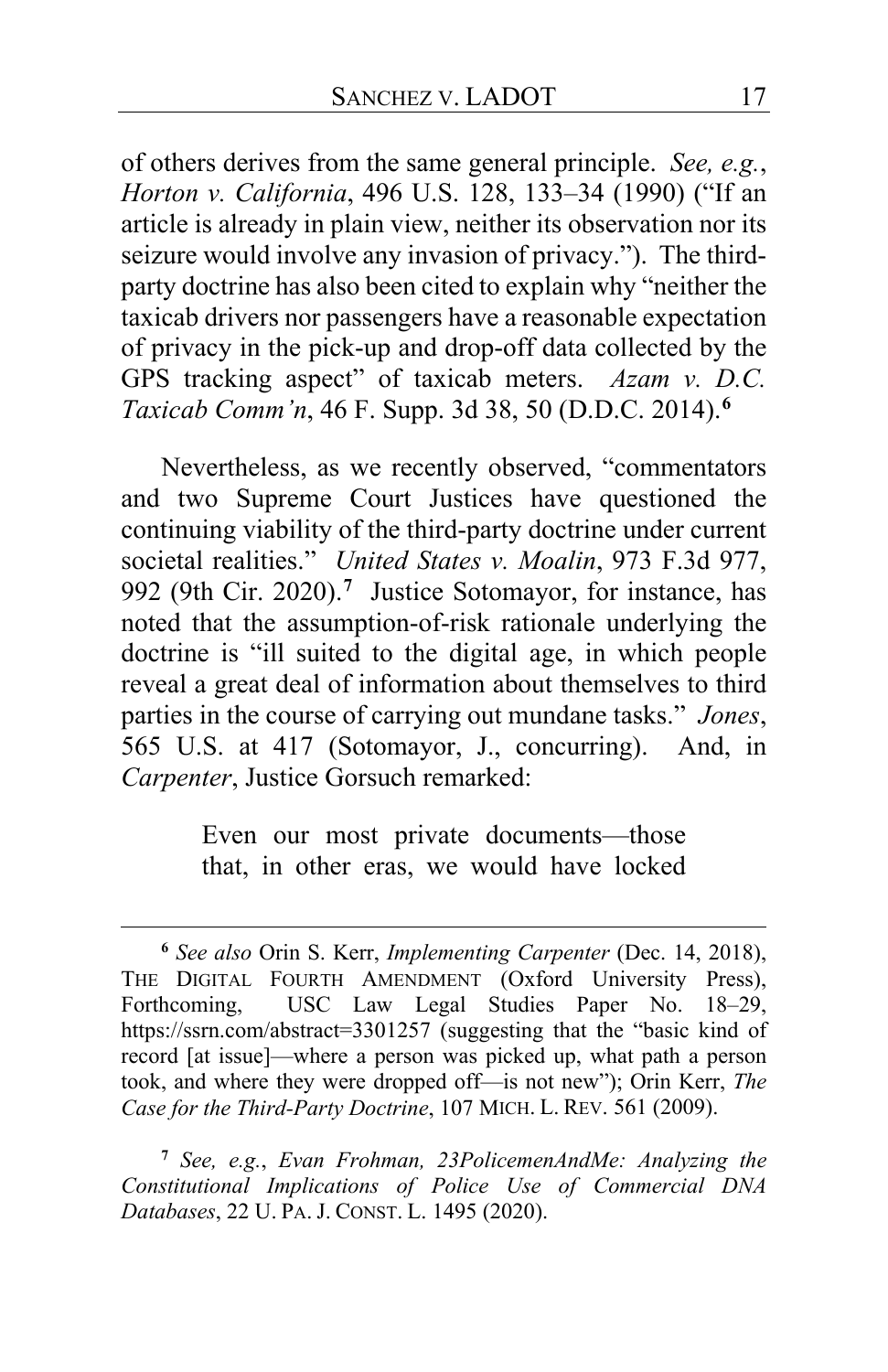safely in a desk drawer or destroyed—now reside on third party servers. *Smith* . . . teach[es] that the police can review all of this material, on the theory that no one reasonably expects any of it will be kept private. But no one believes that, if they ever did.

138 S. Ct. at 2262 (Gorsuch, J., dissenting).

And, of course, *Carpenter* itself rejected application of the third-party doctrine to government collection of historical CSLI. *See id*. at 2220. In so doing, the Court observed that it has "shown special solicitude for location information in the third-party context," citing the concurrences in *Jones*, *id*. at 2219–20, and concluded that the "detailed chronicle of a person's physical presence" presented by historical CSLI "implicates privacy concerns far beyond those considered in *Smith* and *Miller*," *id*. at 2220.

But, notably, *Carpenter* did not overrule *Smith* and *Miller*, despite Justice Gorsuch's invitation to do so. *See id.* at 2262 (dissenting opinion). Rather, it simply found the third-party doctrine inapplicable in the case before it, while expressly declining to "disturb the application of *Smith* and *Miller*" in other contexts. *Id.* at 2220. Specifically, the Court found that collection of historical CSLI fell outside the doctrine by focusing on its two underlying rationales—first, whether the nature of the material revealed to third-parties indicates a "reduced expectation of privacy," and, second, whether there was "voluntary exposure" of the information to others. *Id*. at 2219–20.

Addressing the first rationale, the Court noted that although one normally does not have an expectation of privacy in his movement on public streets, the "pervasive"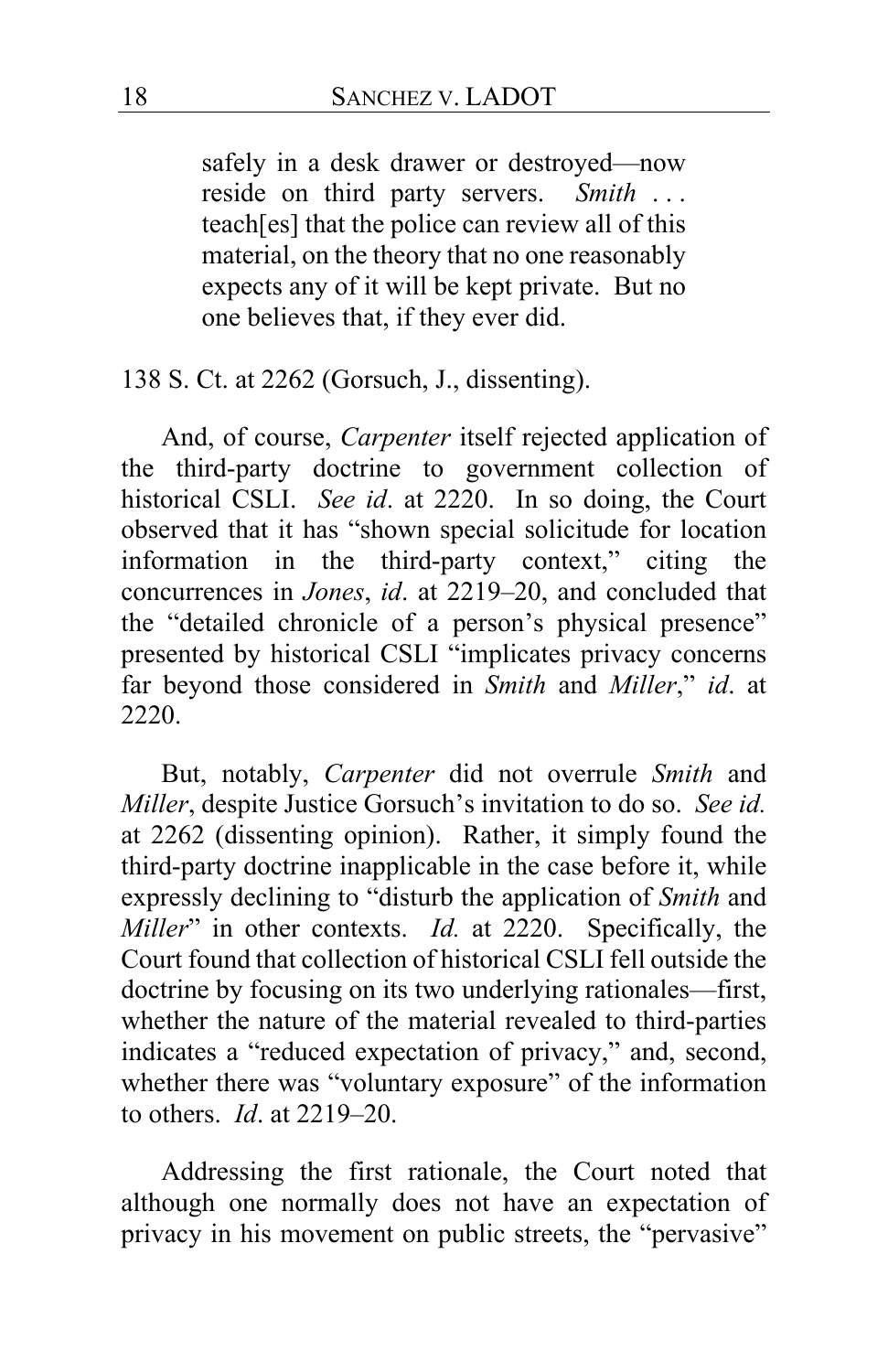tracking of movements revealed by historical CSLI was different because it provided "a detailed chronicle of a person's physical presence compiled every day, every moment, over several years." *Id*. at 2220. The Court rejected the government's reliance on *Knotts* as failing "to contend with the seismic shifts in digital technology that made possible the tracking of not only Carpenter's location but also everyone else's, not for a short period but for years and years." *Id*. at 2219. And it noted that "[t]here is a world of difference between the limited types of personal information addressed in *Smith* and *Miller*" and the "exhaustive chronicle of location information casually collected by wireless carriers today." *Id*. Thus, the reduced expectation of privacy normally occurring when one reveals his location by traveling on public streets was much diminished. *Id*.

Addressing the second rationale—"voluntary exposure"—the Court highlighted that CSLI is "not truly 'shared' as one normally understands the term." *Id*. at 2220. Rather, it recognized that CSLI is generated as a background function to cell phone use, simply by powering up the device. *See id*. Because carrying a cell phone "is indispensable to participation in a modern society," *Carpenter* concluded that "in no meaningful sense does the user voluntarily 'assume[] the risk' of turning over a comprehensive dossier of his physical movements." *Id.* (quoting *Smith*, 442 U.S. at 745).

#### B.

Relying heavily on the Court's statement in *Carpenter* that it has "shown special solicitude for location information in the third-party context," *id*. at 2219, Sanchez argues that we must treat the collection of MDS data as a search under the Fourth Amendment. But, because *Carpenter* expressly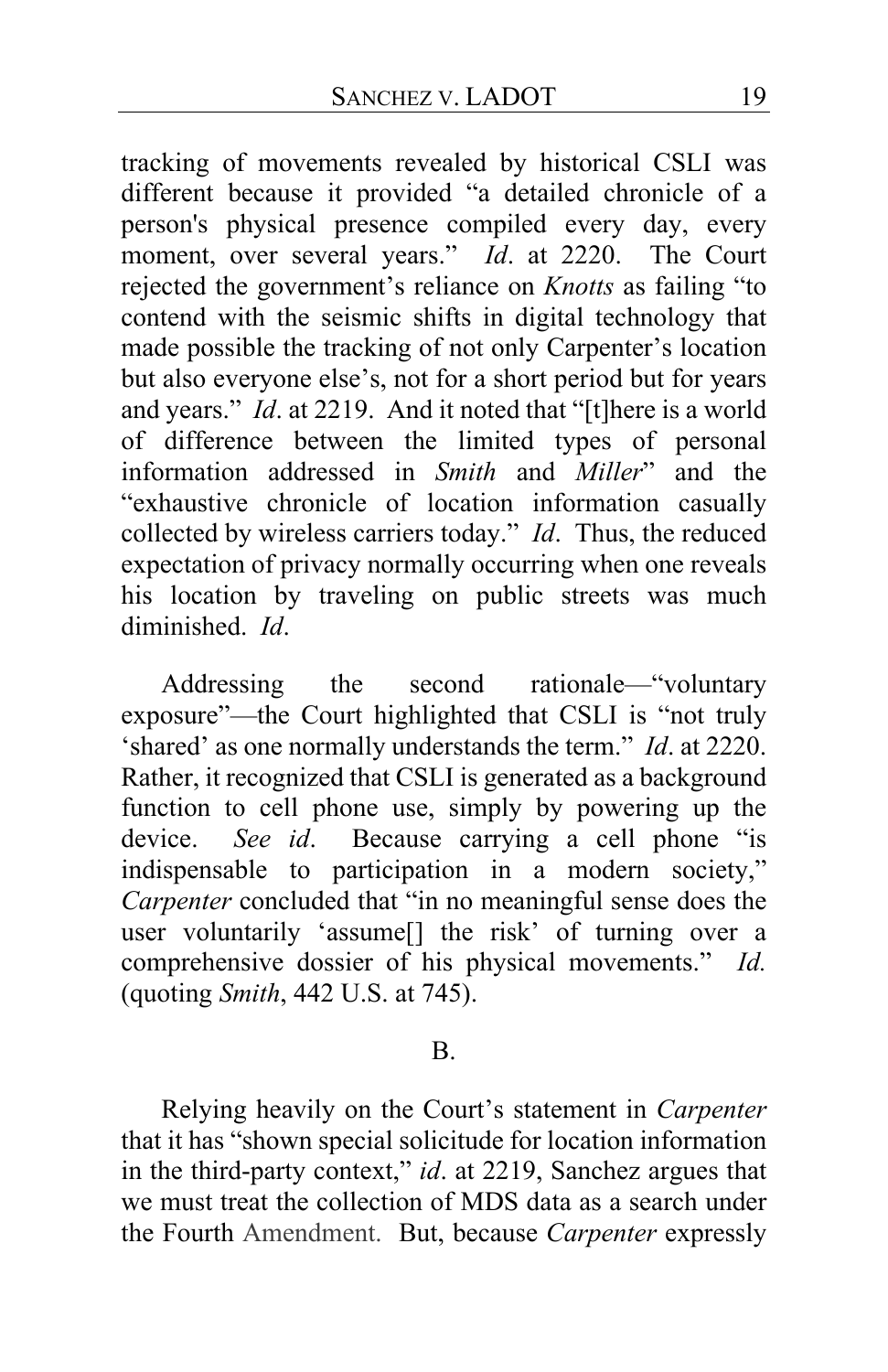stated that it was not disturbing the application of the thirdparty doctrine in contexts other than the collection of historical CSLI, that case only begins, rather than ends, our inquiry. Rather, as the Court did in *Carpenter*, we focus on whether application of the doctrine to this case would be consistent with its underlying rationales. *See Rosenow*, 2022 WL 1233236 at \*12–13 (finding "*Carpenter* is distinguishable" and applying third-party doctrine). We conclude that the doctrine does apply here, foreclosing Sanchez's claim of a reasonable expectation of privacy over the MDS data.

Focusing first on "voluntary exposure," we have little difficulty finding that Sanchez knowingly and voluntarily disclosed location data to the e-scooter operators. Unlike a cell phone user, whose device provides location information "by dint of its operation, without any affirmative act on the part of the user," *Carpenter*, 138 S. Ct. at 2220, Sanchez affirmatively chose to disclose location data to e-scooter operators each time he rented a device. Indeed, his complaint concedes that, in order to charge him, an e-scooter operator necessarily must "track rides" by obtaining location data on the route taken. And, before renting an e-scooter, Sanchez must agree to the operator's privacy policies. Lyft's privacy policies, for instance, a copy of which Sanchez attached to his complaint, expressly state that "location data" will be collected, stored by the rental company, and shared with government authorities to "comply with any applicable . . . local law or regulation."

When Sanchez rents an e-scooter, he plainly understands that the e-scooter company must collect location data for the scooter through its smartphone applications. Thus, the voluntary exposure rationale fits far better here than in *Carpenter*. Having "voluntarily conveyed" his location to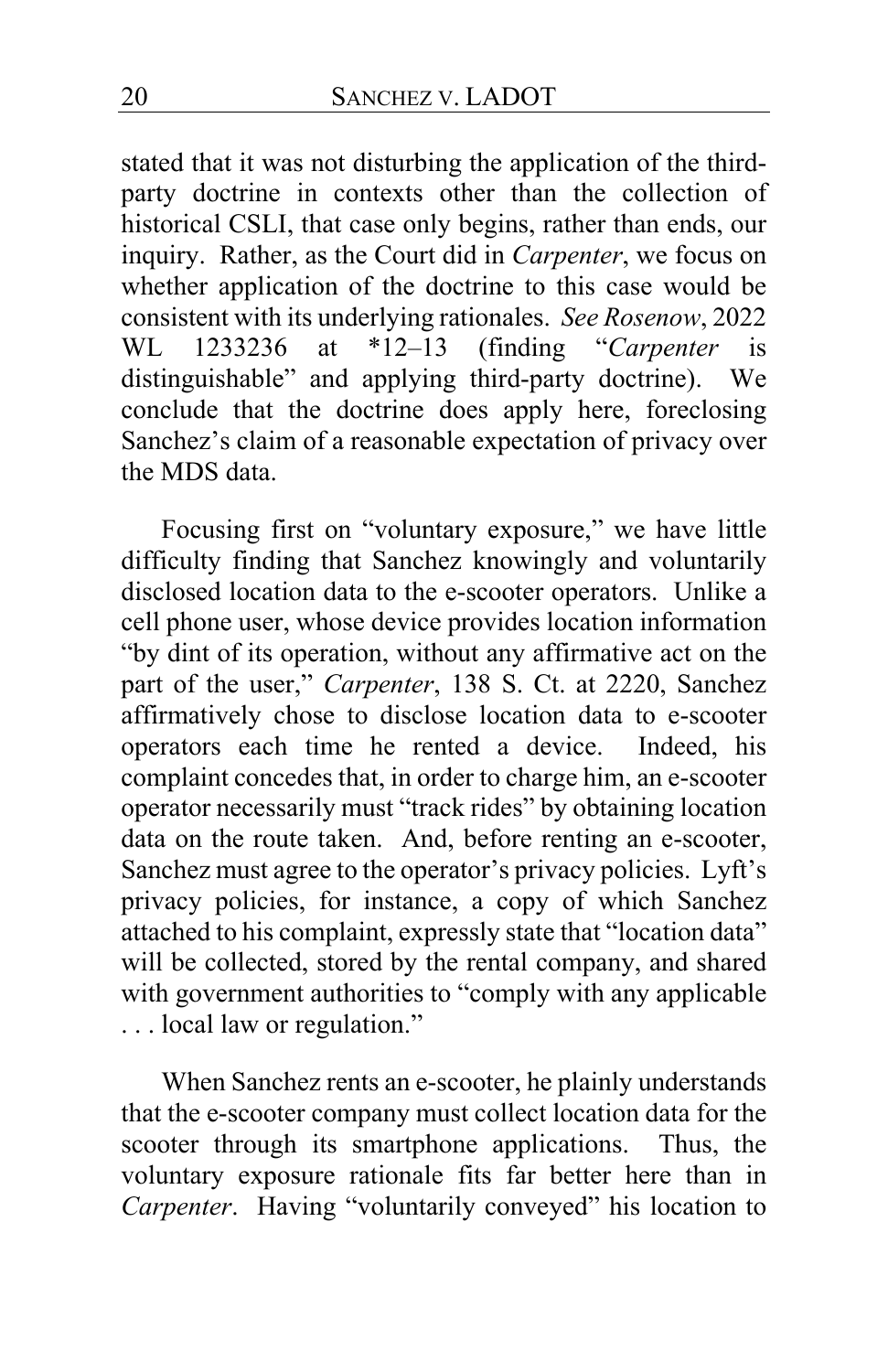the operator "in the ordinary course of business," Sanchez cannot assert a reasonable expectation of privacy. *Smith*, 442 U.S. at 744. Rather, because MDS data is knowingly disclosed as a central feature of his transaction with a third party—much like the route of a taxi ride is disclosed to a cab driver, *see Azam*, 46 F. Supp. 3d at 50—the situation fits comfortably within the ambit of *Smith* and *Miller*.

Second, the nature of MDS location data indicates a diminished expectation of privacy. The data only discloses the location of an e-scooter owned by the operator and typically rerented to a new user after each individual trip. It is thus quite different than the information generated by a cell phone, which identifies the location of a particular user virtually continuously.**[8](#page-20-0)** Sanchez alleges that, armed with MDS data, government actors could later "easily" associate a given ride with an individual rider, using non-MDS information. But his complaint admits that the MDS data cannot be linked to a particular individual without more. We decline the invitation to conclude that LADOT's collection of anonymous data about traffic movements is somehow rendered a search because it may be used in the future (in connection with other non-private material) to reveal an individual's previous locations. Even accepting Sanchez's contention that anonymous MDS data can be used in the future to draw inferences about who was using a scooter at a particular time, "an inference is not a search." *Kyllo*, 533 U.S. at 37 n.4.

<span id="page-20-0"></span>**<sup>8</sup>** It also makes the data unlike the telephony metadata collected by the NSA which we considered in *Moalin*, which included "comprehensive communications routing information" that "provides information about where a phone connected to the network, revealing data that can locate the parties" subject to the metadata capture. 973 F.3d at 991.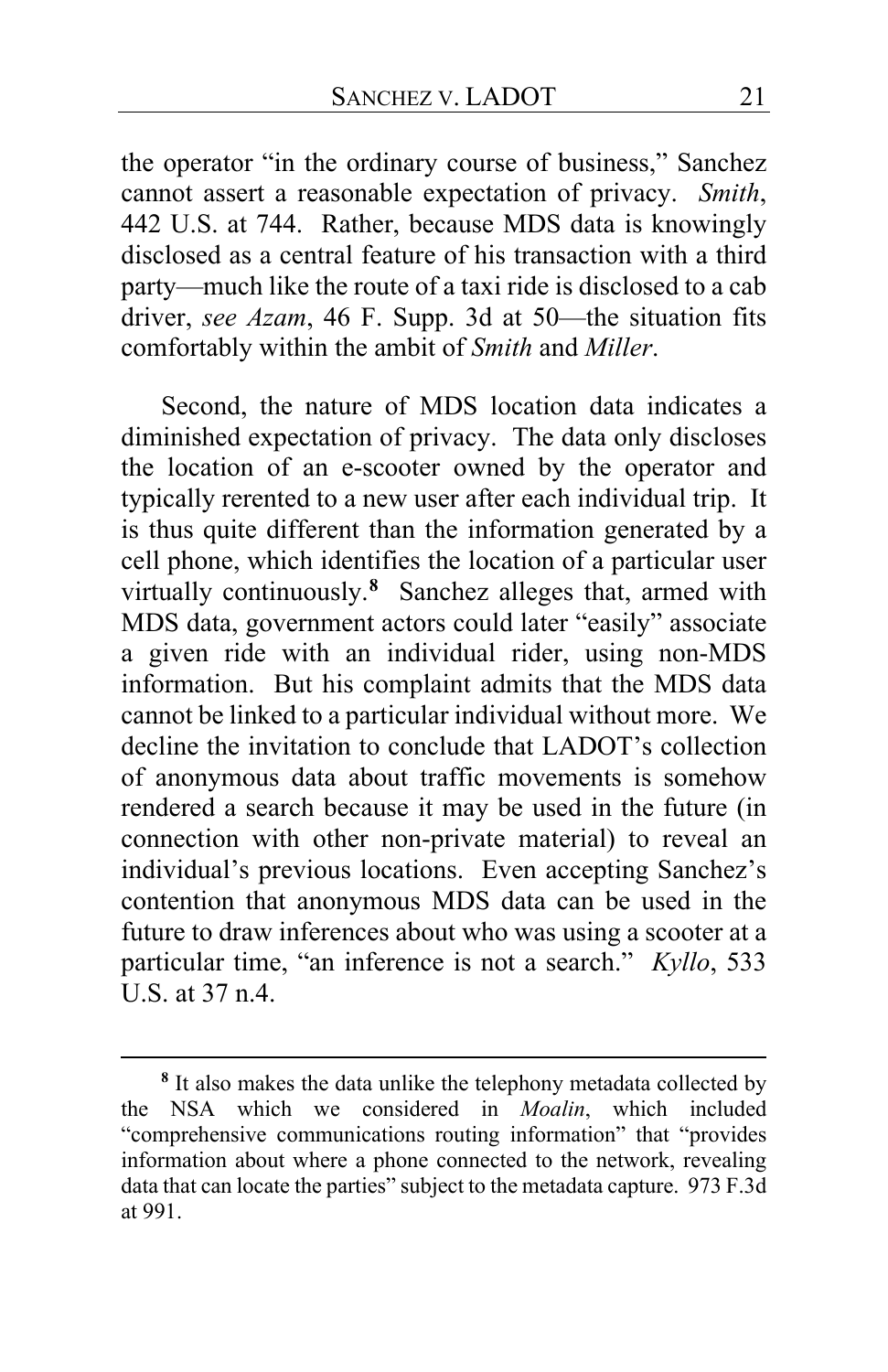So too, in contrast to the CSLI at issue in *Carpenter* and the beeper tracking in *Jones*, the MDS data does not "pervasive[ly] track" users over an extended period, *see* 138 S. Ct. at 2220, instead capturing only the locations of escooters during discrete trips. Those e-scooters are continuously collected, recharged, and rerented. Even a regular rider could find herself using one e-scooter for her ride to work on Friday, picking up a different one to meet friends Saturday, and making her way home Sunday on yet another.

The location data is thus far afield from the dragnet, continuous monitoring of an identified individual's movements at issue in *Carpenter* and *Jones*. **[9](#page-21-0)** For example, in *Carpenter*, authorities specifically requested cell records to trace the whereabouts of Timothy Carpenter over the course of 127 days. 138 S. Ct. at 2212. Here, the collection of MDS data is more like the remote monitoring of a discrete "automotive journey" in *Knotts*, 460 U.S. at 285, as MDS only collects route data and real-time location of an e-scooter for a single ride.

And, perhaps most obviously, e-scooters, unlike cell phones, are simply not "indispensable to participation in

<span id="page-21-0"></span>**<sup>9</sup>** It also makes the MDS data collection far afield from the continuous monitoring central to the decisions in two recent cases upon which Sanchez extensively relies. *Leaders of a Beautiful Struggle v. Baltimore Police Department* involved the use of wide-angle cameras throughout the City of Baltimore, which "continuously records public movements." 2 F.4th 330, 347 (4th Cir. 2021) (en banc). And, in *Commonwealth v. McCarthy*, the Massachusetts Supreme Judicial Court emphasized that it was only with "enough cameras in enough locations"—allowing for continuous monitoring—that a program of automated readers capturing license plates could be said to "invade a reasonable expectation of privacy" and "constitute a search." 142 N.E.3d 1090, 1104 (Mass. 2020).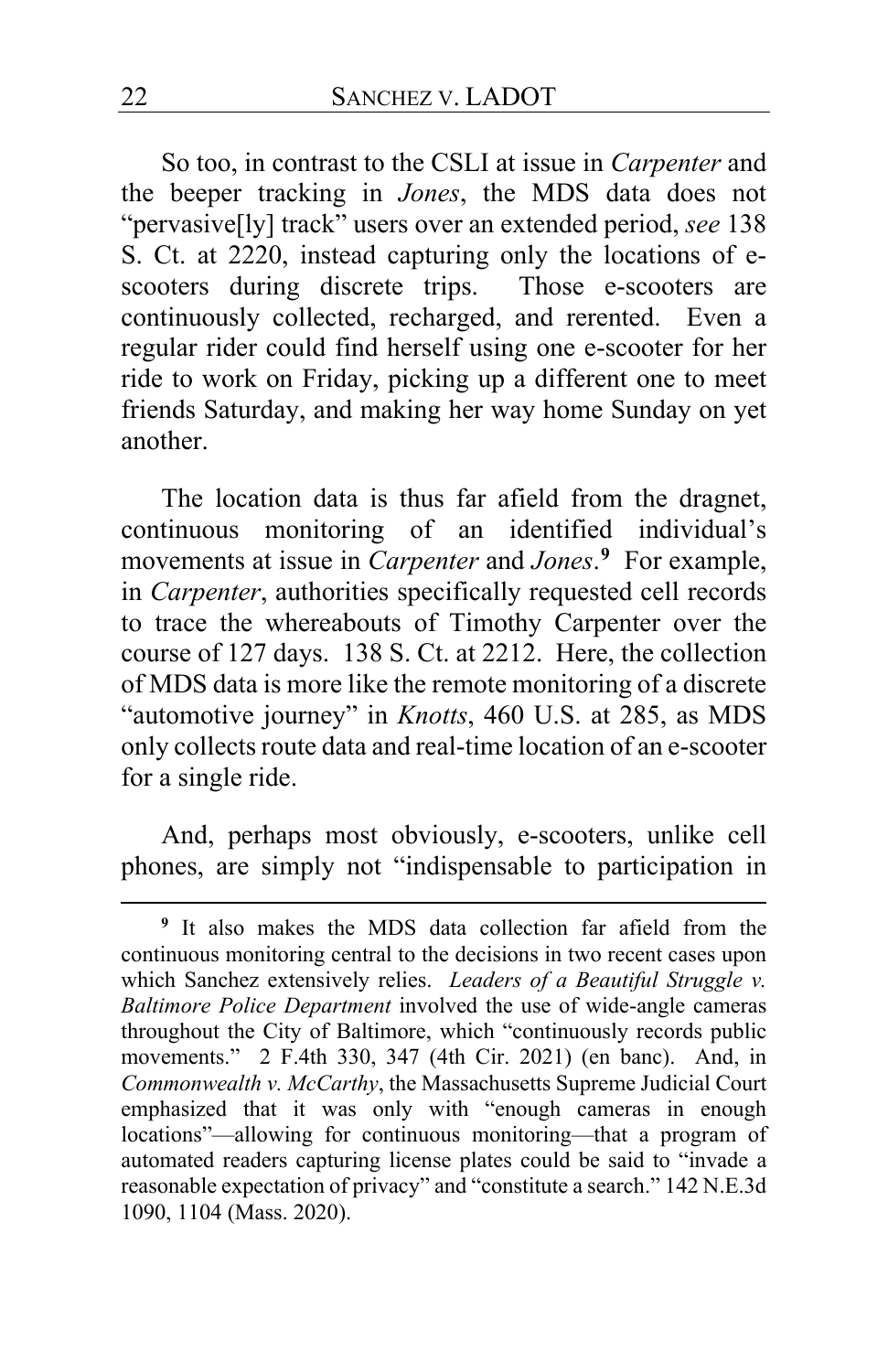modern society." *Carpenter*, 138 S. Ct. at 2220. They are but one of many different means available for short-distance travel in some urban environments. Cell phones function for users as "cameras, video players, rolodexes, calendars, tape recorders, libraries, diaries, albums, televisions, maps, [and] newspapers"—and "also happen to have the capacity to be used as a telephone." *Riley*, 573 U.S. at 393. And, given "their immense storage capacity," cell phones allow users to carry in their pocket "millions of pages" of material—as if they carried around "every piece of mail they have received" or "every picture they have taken." *Id*. at 393–94. Cell phones are a "pervasive and insistent part of daily life" such that users are within several feet of them most of the time, with some "12% admitting that they even use their phones in the shower." *Carpenter*, 138 S*.* Ct. at 2218 (quoting *Riley*, 573 U.S. at 385, 395). By contrast, immediately following a ride, as Sanchez acknowledges in his complaint, an e-scooter user unceremoniously "leaves the scooter on the street."

We therefore conclude that the considerations animating the Court's "narrow" decision in *Carpenter* declining to apply the third-party doctrine are not present here. *See* 138 S. Ct. at 2220. Because the third-party doctrine squarely applies to Sanchez's voluntary agreement to provide location data to the e-scooter operators, the collection of that data by LADOT is not a search, and does not violate the Fourth Amendment or the California Constitution.**[10](#page-22-0)**

<span id="page-22-0"></span>**<sup>10</sup>** Because we find that collection of the MDS location data was not a search, we do not separately address the district court's determination that it was a reasonable one "in the context of safety and administrative regulations." *Bd. of Educ. of Indep. Sch. Dist. No. 92 of Pottwatomie Cnty. v. Earls*, 536 U.S. 822, 829 (2002).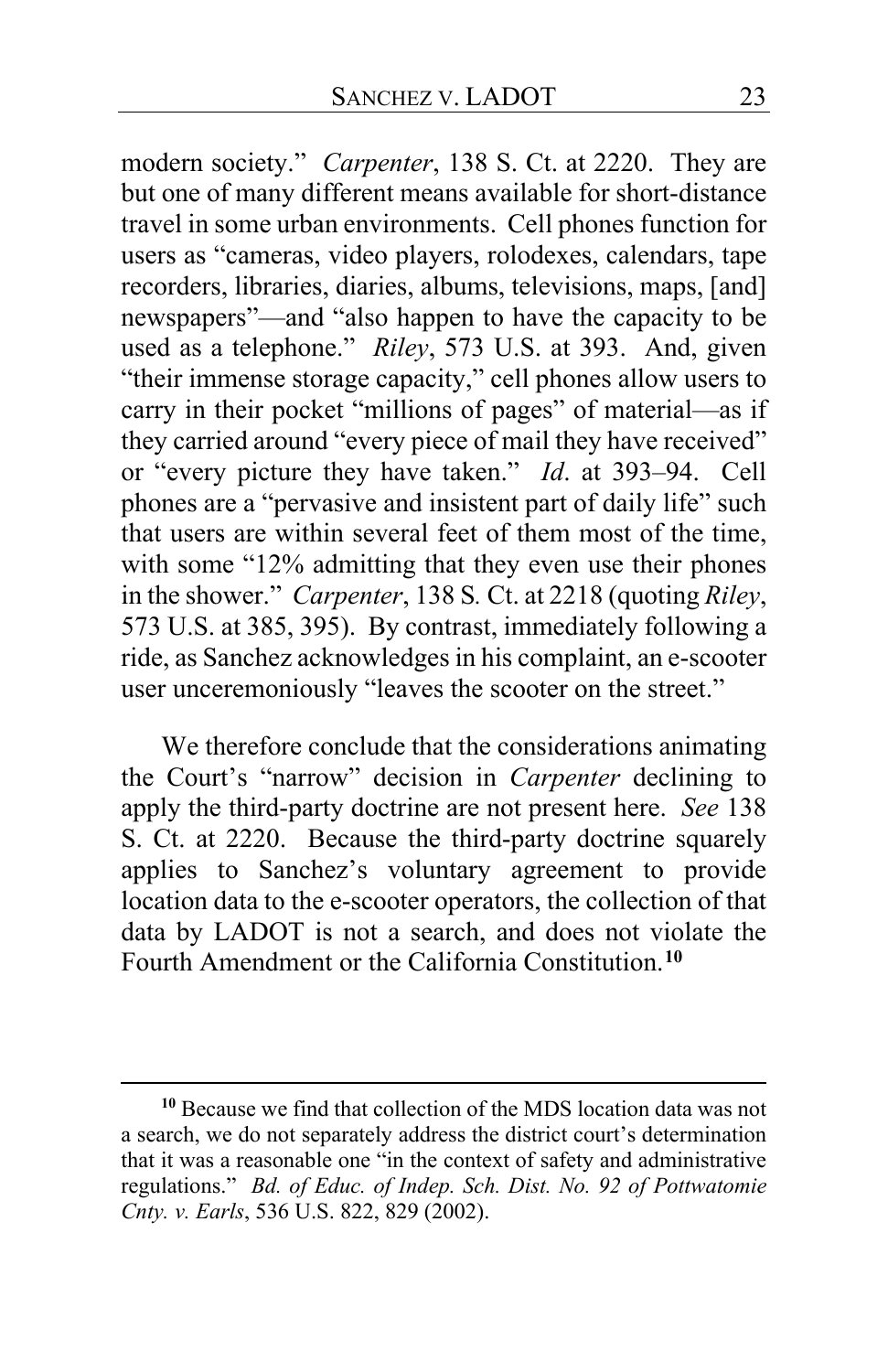#### IV.

We next review the dismissal of the CalECPA claim. That statute limits how state entities may access "electronic device information." Cal. Penal Code § 1546.1(a); *see id.*  § 1546(g) (defining "electronic device information" as "any information stored on or generated through the operation of an electronic device, including the current and prior locations of the device"). Except after adherence with certain procedures, *see* § 1546.1(b)–(k), it prevents state actors from: (1) compelling the production of electronic communication information from a service provider, *id*. § 1546.1(a)(1); (2) compelling the production of electronic device information from anyone other than the authorized possessor, *id.* § 1546.1(a)(2); and (3) accessing electronic device information by means of physical interaction or electronic communication with the device, *id.*  § 1546.1(a)(3).**[11](#page-23-0)**

But not anyone may sue for enforcement. The statute permits: (a) a person "in a trial, hearing, or proceeding" to "move to suppress" information obtained in violation of its provisions, *id*. § 1546.4(a); (b) the California Attorney General to "commence a civil action to compel any government entity" to comply with the restrictions, *id*.  $\S$  1546.4(b); and (c) a person whose information "is targeted by a warrant, order, or other legal process" inconsistent with the restrictions to "petition *the issuing court* to void or modify the warrant, order, or process, or to order the

<span id="page-23-0"></span>**<sup>11</sup>** *See also* Bill Analysis, Senate Committee on Public Safety, SB 178 (March 23, 2015) at 1 ("The purpose of this bill is to require a search warrant or wiretap order for access to all aspects of electronic communications . . . . ").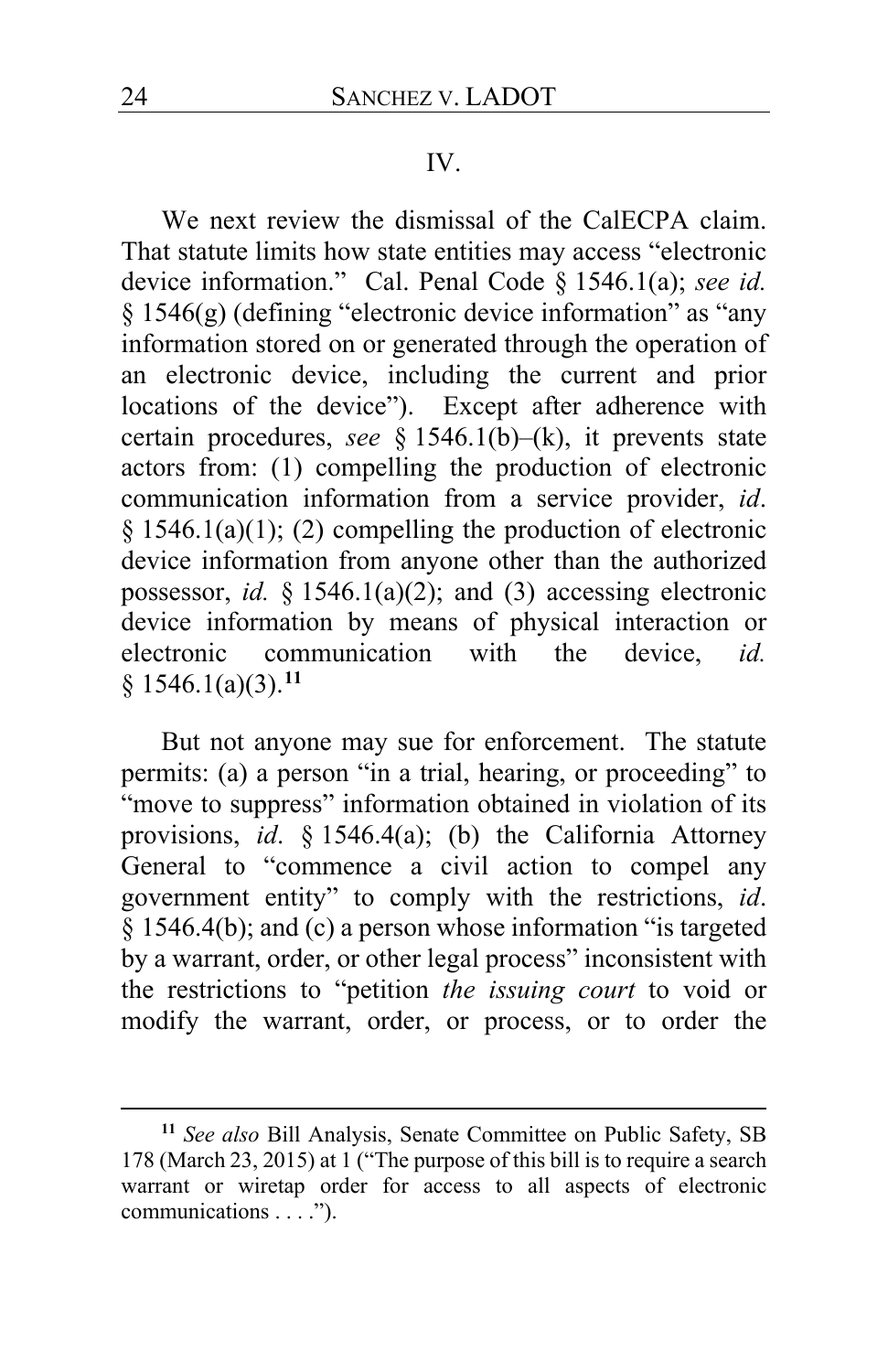destruction of any information obtained in violation" of the restrictions, *id*. § 1546.4(c) (emphasis added).

Sanchez's relies on  $\S$  1546.4(c), claiming that the phrase "issuing court" refers to "courts with the authority to issue legal process"—and that because the district court has such authority, he has a private right of action. But, the plain text of the statute indicates that the term "issuing court" is one that previously issued "a warrant, order, or other legal process" that "targeted" an individual's information which the individual seeks to "void or modify." *Id*. § 1546.4(c). Because no court previously issued such an order here, the statute does not authorize Sanchez to bring an independent action to enforce its provisions. Indeed, in contrast, the statute expressly allows the California Attorney General to "commence a civil action" to enforce the statute. *Id*. at § 1546.4(b); *see Gikas v. Zolin*, 863 P.2d 745, 752 (Cal. 1993) ("The expression of some things in a statute necessarily means the exclusion of other things not expressed.").

# V.

Finally, Sanchez challenges the dismissal of his complaint without leave to amend. A district court may dismiss a complaint without leave to amend if "the allegation of other facts consistent with the challenged pleading could not possibly cure the deficiency." *Albrecht v. Lund*, 845 F.2d 193, 195 (9th Cir. 1988) (cleaned up); *see also Kroessler v. CVS Health Corp.*, 977 F.3d 803, 815 (9th Cir. 2020) (futility of amendment justifies denying leave).

Accepting "as true all well-pleaded allegations of material fact," and construing them "in the light most favorable to the non-moving party," we find the district court did not err in dismissing the complaint without leave to